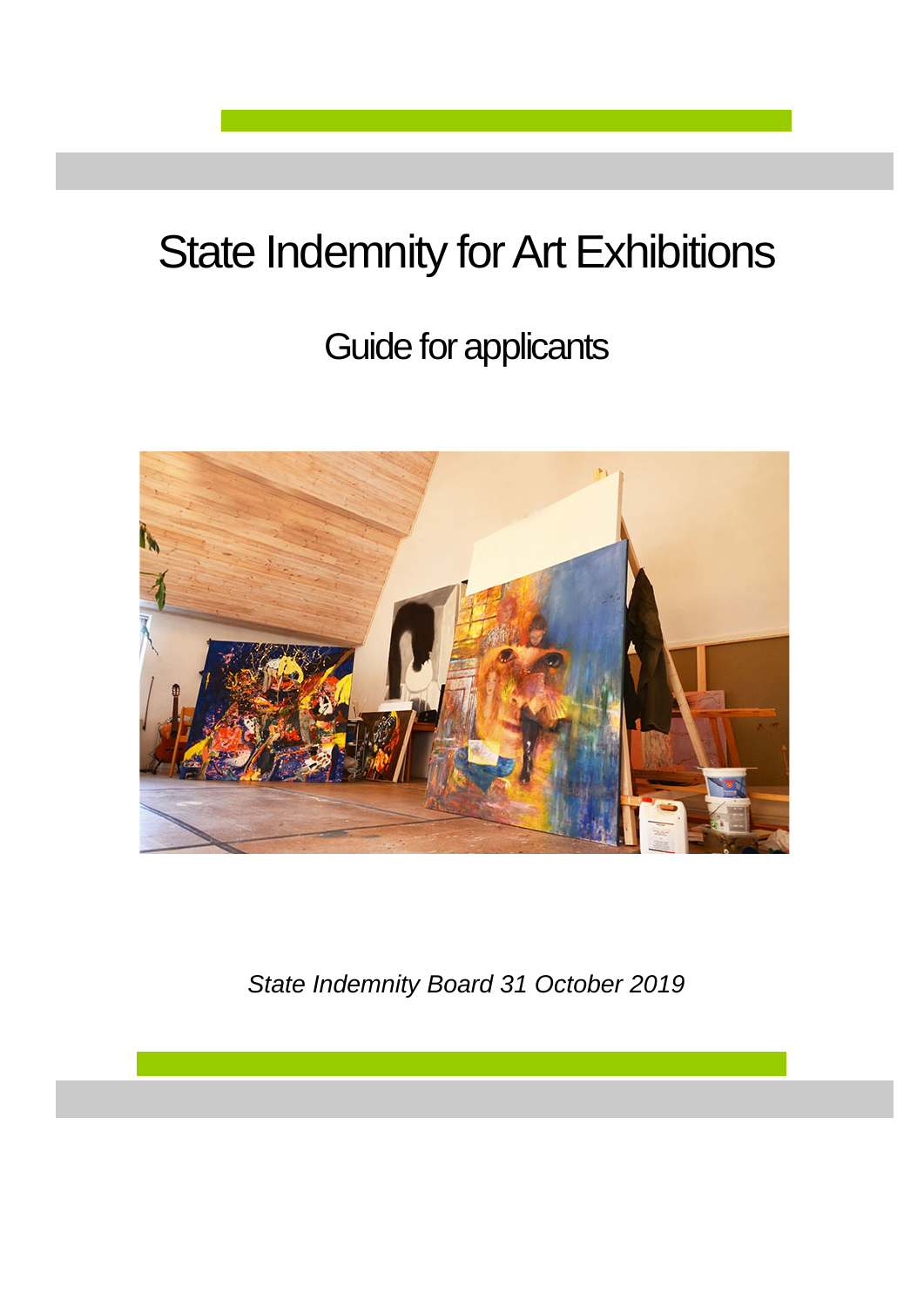## <span id="page-1-0"></span>**CONTENTS**

| 1.   |                                                                                  |  |  |
|------|----------------------------------------------------------------------------------|--|--|
| 2.   |                                                                                  |  |  |
| 2.1. | Exhibitions of great national or international importance are eligible for state |  |  |
| 2.2. |                                                                                  |  |  |
| 2.3. | State indemnity may be granted as partial coverage, and indemnification may      |  |  |
| 2.4. | The amount of state indemnity cannot exceed the insurance value of the           |  |  |
| 2.5. |                                                                                  |  |  |
| 2.6. | State indemnity is subsidiary to insurance and other guarantees5                 |  |  |
| 2.7. |                                                                                  |  |  |
| 2.8. |                                                                                  |  |  |
| 3.   | STATE INDEMNITY AND COMMERCIAL EXHIBITION INSURANCE 6                            |  |  |
| 4.   |                                                                                  |  |  |
| 4.1. |                                                                                  |  |  |
| 4.2. |                                                                                  |  |  |
| 4.3. |                                                                                  |  |  |
| 4.4  |                                                                                  |  |  |
| 4.5. |                                                                                  |  |  |
| 5.   |                                                                                  |  |  |
| 6.   |                                                                                  |  |  |
| 7.   |                                                                                  |  |  |
| 8.   | <b>CONDITION INSPECTION AND USE OF CONSERVATION SERVICES 14</b>                  |  |  |
| 9    | STRUCTURAL PROTECTION, FIRE SAFETY AND CRIME PROTECTION15                        |  |  |
| 9.1. |                                                                                  |  |  |
| 9.2. |                                                                                  |  |  |
| 9.3. |                                                                                  |  |  |
| 9.4. |                                                                                  |  |  |
| 9.5. | Exhibitions organised in exhibition spaces outside Finland  19                   |  |  |
| 10.  |                                                                                  |  |  |
| 11.  |                                                                                  |  |  |
| 12.  |                                                                                  |  |  |
| 13.  |                                                                                  |  |  |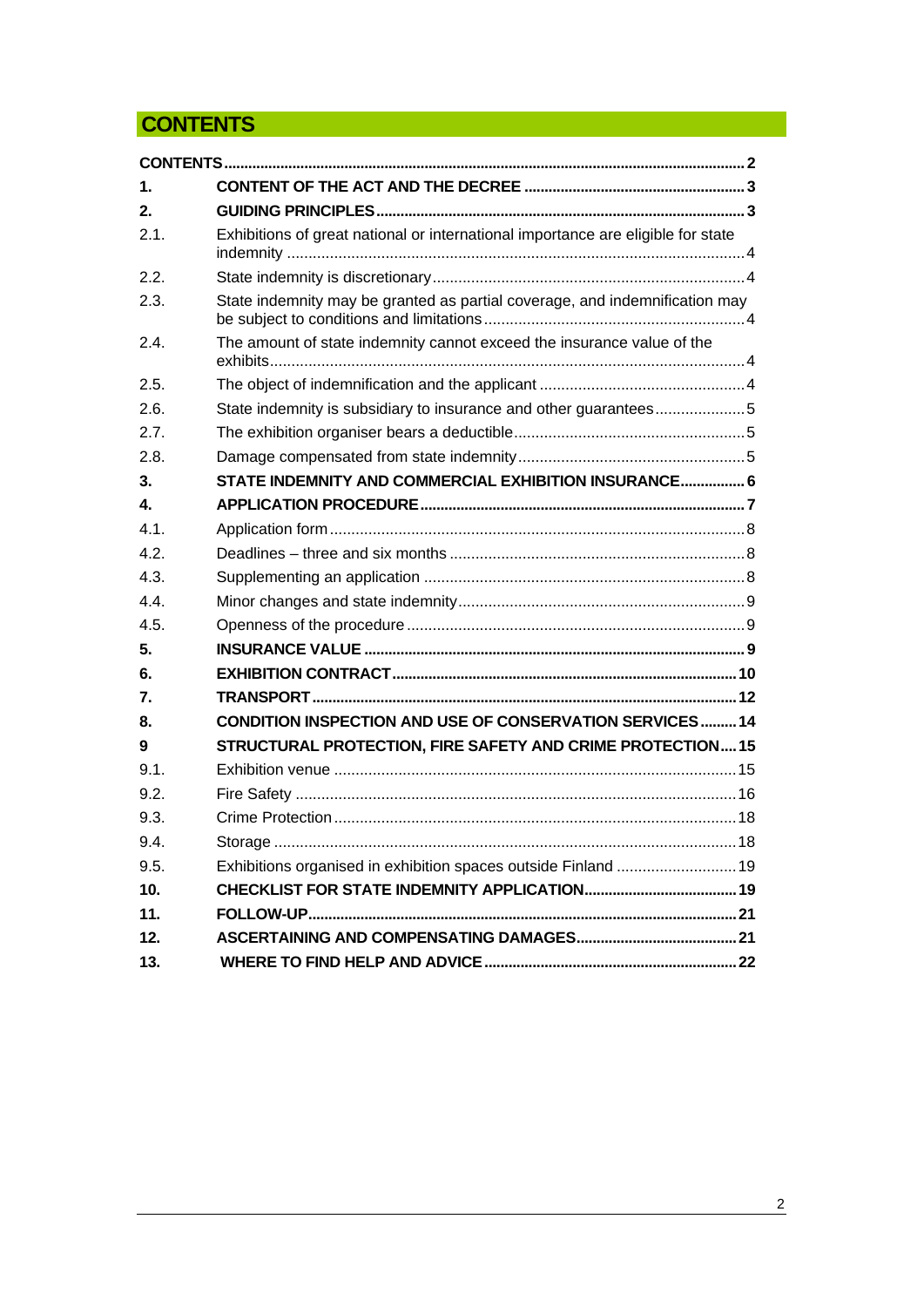## State indemnity scheme for art exhibitions and the application procedure

## <span id="page-2-0"></span>**1. CONTENT OF THE ACT AND THE DECREE**

The purpose of the state indemnity scheme is to promote high-standard international and Finnish exhibitions and cultural exchange. It is based on the Act on State Indemnity for Art Exhibitions (411/1986, 639/1991 and 382/2009) and the Decree on State Indemnity for Art Exhibitions (445/1986, 640/1991, 528/2009, 1029/2019) supplementing the Act.

The **Act** contains provisions on the scope of application of the state indemnity scheme, the general conditions for granting state indemnity, the subsidiarity of state indemnity, the granting procedure, the damage to be compensated and the right of recourse.

The **Decree** contains provisions on the composition and tasks of the State Indemnity Board, the application and compensation procedures and the deductible to be borne by the organiser.

Respective roles of the Ministry of Education and Culture and the State Indemnity Board:

The **Ministry of Education and Culture** receives applications, obtains the State Indemnity Board's opinion on applications, submits state indemnities in excess of 50 million euro to the Cabinet Finance Committee, decides whether to grant state indemnity, receives claims for compensation, obtains the Board's opinion on claims, decides on compensation, and sees to the exercise of the right of recourse.

The **State Indemnity Board** is an expert body that issues opinions on all applications and claims, and, where necessary, imposes conditions and limitations on the granting of indemnity.

## <span id="page-2-1"></span>**2. GUIDING PRINCIPLES**

State indemnity is largely based on advanced risk management. The guiding principle is that damage is prevented by means of detailed safety regulations and good contractual practice. The onus of carefulness resting on the organiser stems from the nature of the scheme: with possible damage being paid from state funds, the exhibition organiser is relieved of the responsibility of arranging insurance. On the other hand, exhibits are often unique cultural property the loss of which cannot be compensated with money. Thus the state indemnity scheme makes it possible to hold high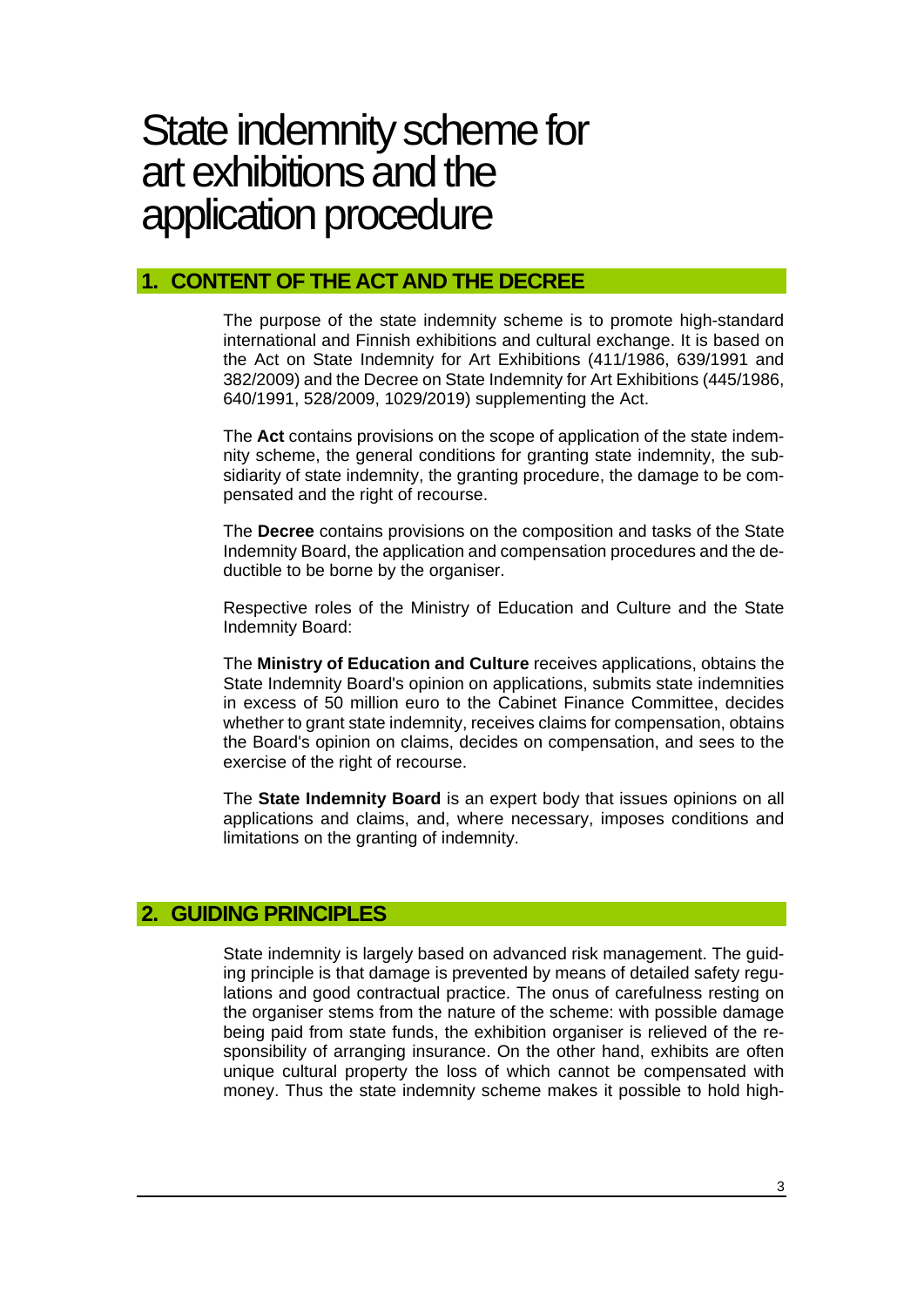quality national and international exhibitions without incurring insuperable expenses.

#### <span id="page-3-0"></span>**2.1. Exhibitions of great national or international importance are eligible for state indemnity**

The Act applies to exhibitions of art and cultural history. The general condition is always that the exhibition is of particular significance in terms of art or cultural history or that it promotes international cultural exchange. Exhibitions of a commercial nature are not eligible for indemnity.

Only exhibitions organised by Finnish public corporations and other nonprofit organisations or foundations may be approved for indemnification. State indemnity is available for exhibitions organised in Finland and abroad.

#### <span id="page-3-1"></span>**2.2. State indemnity is discretionary**

State indemnity is granted on the basis of a case-by-case consideration of expediency. It is based on general cultural and art policy considerations, as well as the security arrangements and risks involved in the mounting of the exhibition.

Since the aggregate state indemnity commitment may not exceed 1000 million euro at any one time, this may be a reason for refusing indemnification.

#### <span id="page-3-2"></span>**2.3. State indemnity may be granted as partial coverage, and indemnification may be subject to conditions and limitations**

State indemnity may be restricted to cover only part of the exhibition, part of the exhibition period, part of the exhibition venue or part of shipping. The decision indicates the start and closing dates of state indemnity.

The decision may impose various conditions on the applicant, often in regard of security arrangements. As a general rule, failure to observe these conditions means that consequent damages will not be compensated. State indemnity may also be granted for only part of the proposed insurance value, in which case the exhibition organiser must take out insurance on the uncovered liability.

#### <span id="page-3-3"></span>**2.4. The amount of state indemnity cannot exceed the insurance value of the exhibits**

In the event of damage, the insurance value is the absolute limit for compensation. Even if the value of a damaged object should exceed its insurance value at the time of damage, compensation paid from state indemnity will not exceed the agreed valuation.

Where the insurance valuation is given in a foreign currency, the applicable exchange rate is the European Central Bank reference rate prevailing at the time.

#### <span id="page-3-4"></span>**2.5. The object of indemnification and the applicant**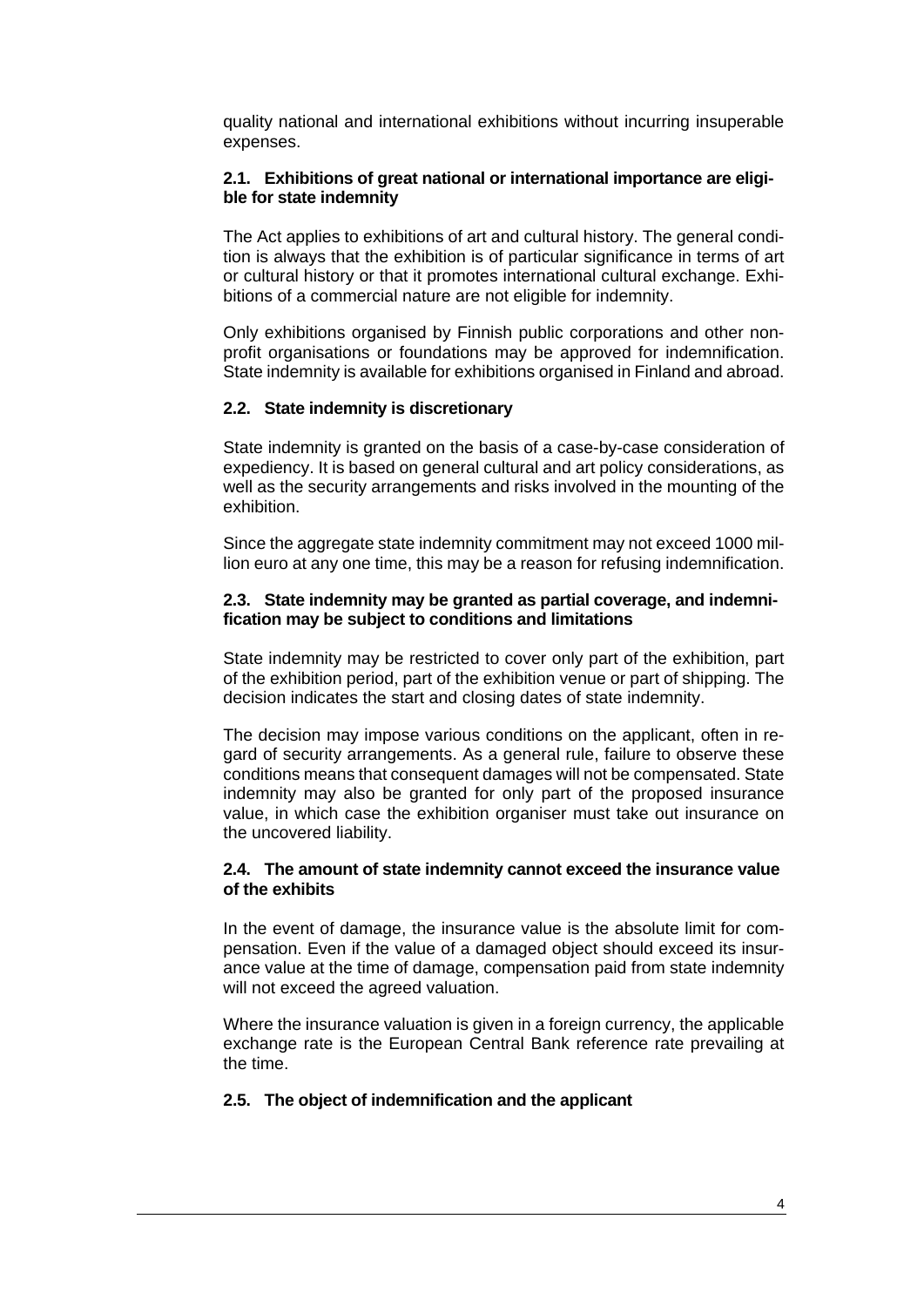State indemnity is granted against damage to exhibits on the exhibition organiser's application and on the basis of information supplied by the organiser. Compensation is paid to the exhibition organiser acting as the applicant for state indemnity – not directly to the owner or lender. Any conditions imposed in the indemnification decision and the consequences of their nonobservance relate to the applicant for state indemnity. The Ministry of Education and Culture charges a fee for its decision in accordance with the decision on fees for the Ministry of Education and Culture's services.

State indemnity does not create a direct contractual relationship between the lender and the State of Finland.

#### <span id="page-4-0"></span>**2.6. State indemnity is subsidiary to insurance and other guarantees**

In case the exhibition organiser takes out a commercial insurance on the exhibits, the insurance takes precedence over state indemnity. This means that damage is primarily compensated from insurance or security, and only secondarily from state indemnity insofar as full compensation for damage cannot be obtained from other insurance.

When applying for state indemnity, the exhibition organiser must declare any other insurance covering the exhibits. This obligatory notification concerns insurances known to the exhibition organiser as well as those taken out in addition to state indemnity.

#### <span id="page-4-1"></span>**2.7. The exhibition organiser bears a deductible**

| Insurance value of exhibits EUR     | Deductible<br><b>EUR</b> |
|-------------------------------------|--------------------------|
| up to 50,000,000                    | 20,000                   |
| between 50,000,000 and 100,000 000  | 40,000                   |
| between 100,000,000 and 200,000,000 | 60,000                   |
| between 200,000,000 and 500,000,000 | 100,000                  |
| over 500,000                        | 200,000                  |

The excess/deductible increases incrementally:

The purpose of the excess/deductible borne by the exhibition organiser is to emphasize their primary overall responsibility. Similarly, it is appropriate that the primarily responsible exhibition organiser, possibly together with an insurance company, should undertake to handle and recompense minor, more frequently occurring breakages. The state indemnity scheme covers more serious damage. The amount of the deductible is indicated in the indemnification decision. Exhibition organisers can take out insurance to cover the deductible.

#### <span id="page-4-2"></span>**2.8. Damage compensated from state indemnity**

State indemnity provides compensation for: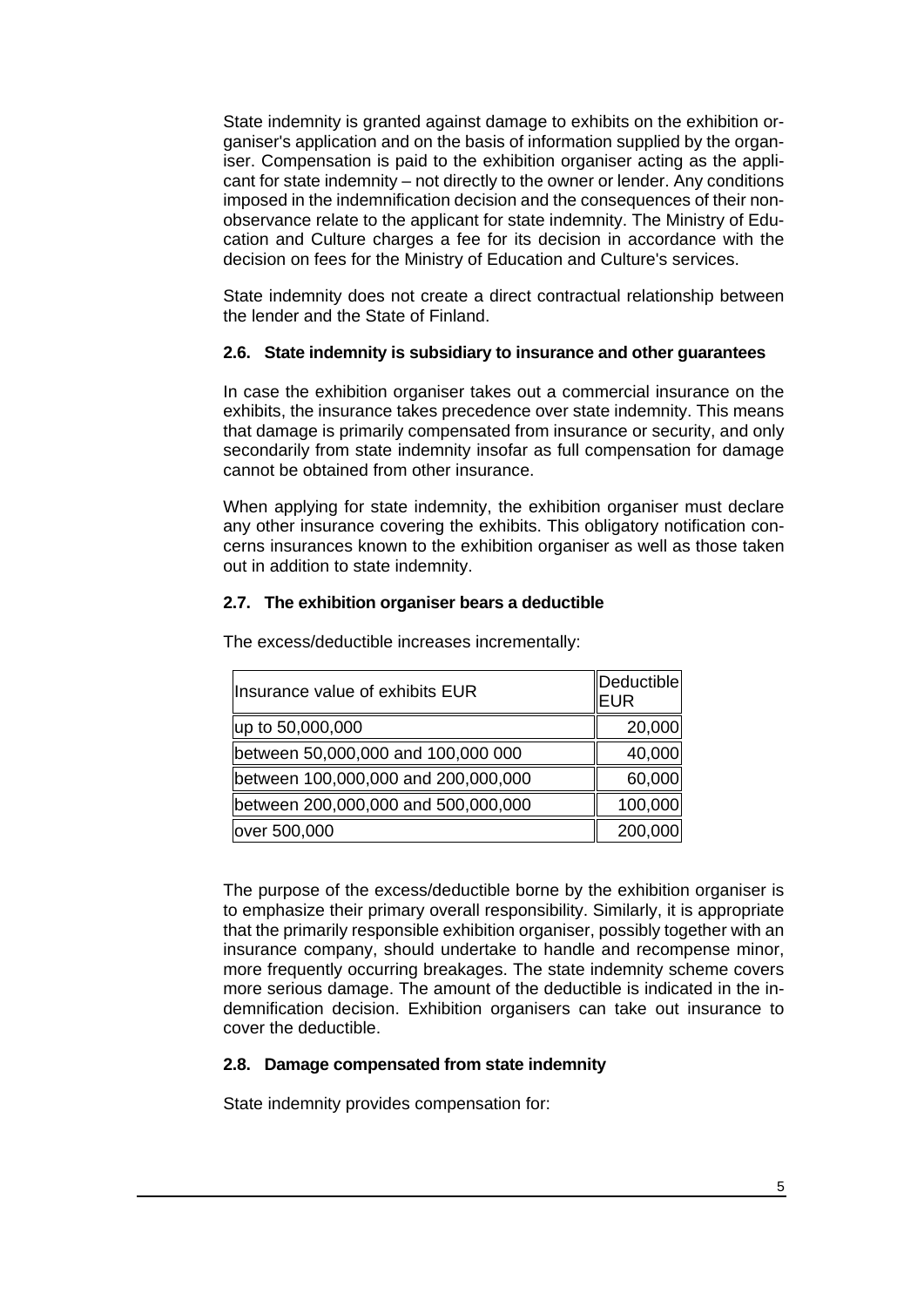- costs of repairing an exhibit
- **•** other direct costs due to damage
- **depreciation or**
- the value of a destroyed or lost object.

The exhibition organiser has a duty to immediately notify the Ministry of Education and Culture of any damage or loss. This duty concerns all damage, including one seemingly within the deductible borne by the exhibition organiser. The [notification](https://minedu.fi/documents/1410845/3956635/vahinkoilmoitus.doc/cc796628-5fe2-4031-898b-bec439fabfce) form can be found on the Ministry's website.

The claim for compensation, addressed to the Ministry of Education and Culture, must include an account of the damaging event, the amount of damage and the party who has suffered damage. The essential principle in the Act is that it is the exhibition organiser's duty to inspect the damage and give an opinion as to the amount of damage.

The Ministry must obtain the Board's opinion regarding the claim. According to the Act, the Ministry of Education and Culture makes the decision on the compensation.

If the Ministry of Education and Culture and the Board find that the claim is payable from state indemnity under the Act, the deductible will be subtracted from the compensation paid to the applicant. When compensations are denominated in a foreign currency, the general rule is to use the exchange rate of the date on which the notification of claim is made.

## <span id="page-5-0"></span>**3. STATE INDEMNITY AND COMMERCIAL EXHIBITION INSURANCE**

How does the state indemnity scheme work in the event of a compensation, compared to a typical commercial insurance?

The terms of state indemnity and commercial insurance are similar as far as the essential principles of compensation for damage are concerned. In the event of damage, the situation for the damaged party (the owner of the object) is mostly the same whichever scheme pays the compensation. In practice, the damage compensated is determined in the same way. For example, the so-called principle of prohibition of unjust enrichment applies under both schemes. According to it, only real damage is compensated, regardless of any insurance value declared by the applicant which proves to be incorrect. The principles governing the duty to prevent and limit damage and to observe agreed safeguards are similar.

The most important difference is that an insurance company usually pays compensation directly to the damaged party, while state indemnity is always paid to the exhibition organiser. Therefore, a lender who has suffered damage can only claim compensation from the exhibition organiser. The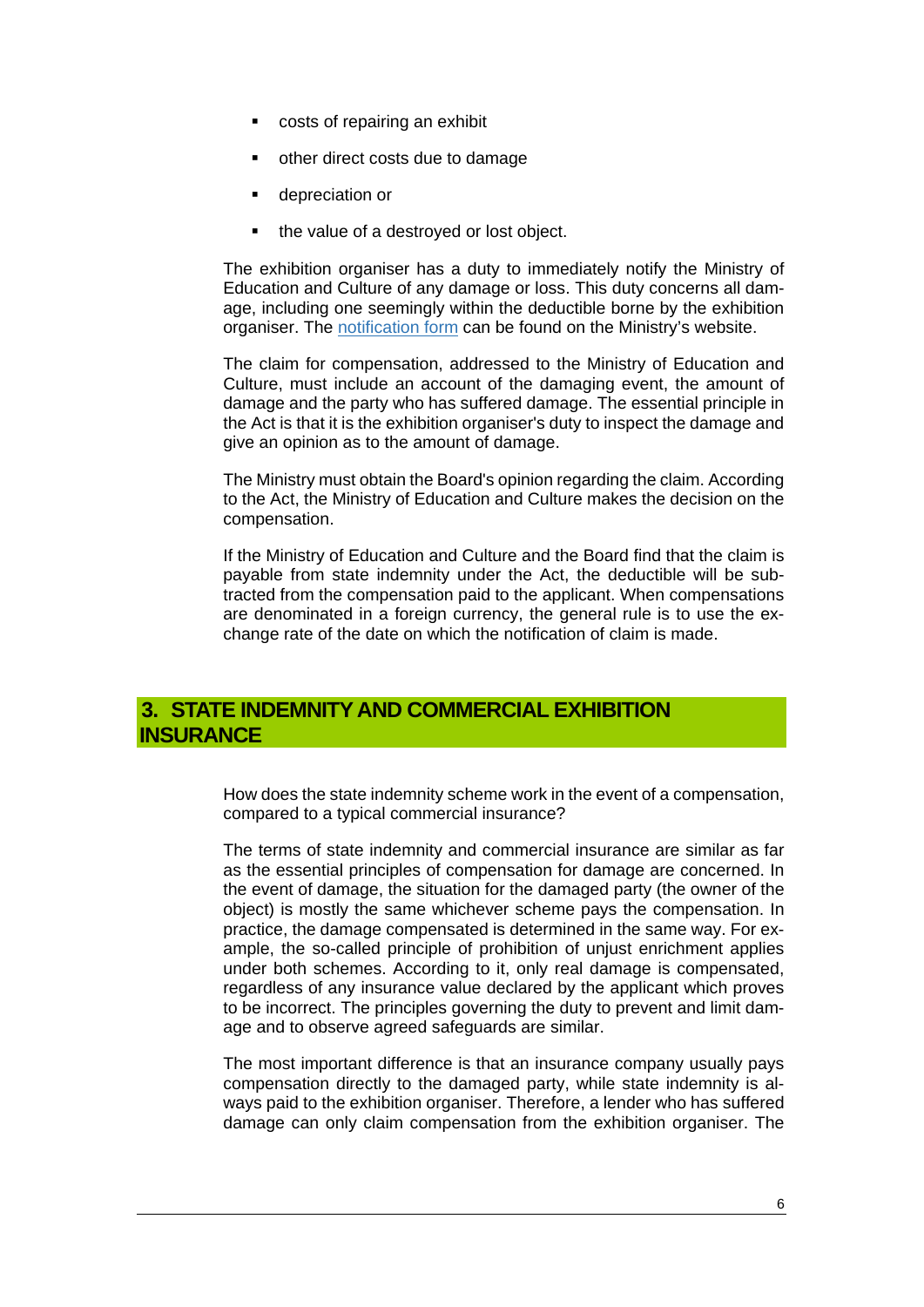lender nearly always secures their position in the exhibition contract by setting terms that obligate the exhibition organiser to compensate all damage to the exhibit.

The Act on State Indemnity for Art Exhibitions contains no provisions excluding damage caused by war, earthquakes or terrorism, while exhibition insurances often contain such exclusion clauses. All special limitations and conditions imposed on the applicant are set out in the indemnification decision made by the Ministry pf Education and Culture. For the time being, it has not been seen necessary to limit coverage in this way. In this respect, state indemnity coverage may be even broader than commercial insurance.

In the case of state indemnity, compensation is not payable in cases of loss or damage caused by failure to observe the security arrangements set out in the application or the conditions and limitations specified in the indemnification decision. Under most insurance contracts, the outcome is the same when a policy holder or an insured party fails to take security measures stipulated in the insurance contract. In both cases, this conduct is considered comparable to deliberate damage. One insurance policy principle is that compensation is not paid, at least not in full, if the damage is due to gross negligence on the part of the insured party.

If exhibits are covered by commercial insurance or by the indemnity of another country or other public corporation, these forms of insurance or indemnity always serve as the primary indemnification coverage before state indemnification. Sometimes the owner of exhibits has insured the object and wants to keep this insurance in effect. An object thus insured can have subsidiary cover under state indemnity, and in the event of damage, compensation is primarily claimed on the insurance. However, if the damage or loss is not covered by the terms of the insurance, compensation may be claimed from state indemnity.

If the exhibition organiser has taken out a commercial exhibition insurance in order to cover the excess/deductible, the contract usually provides not only for insurance cover, but also for the insurance carrier's security inspections and advice, as well as help in determining damage after it has occurred.

#### <span id="page-6-0"></span>**4. APPLICATION PROCEDURE**

Make sure you examine this guide thoroughly and carefully consider the information required for the application form before applying for state indemnity.

State indemnity is granted on the exhibition organiser's application. The application, which is submitted on the [form](https://minedu.fi/documents/1410845/3956635/takuuhakemus.doc/e23053ea-fe06-40e7-b7c6-6a6f6c21e0a9) available at the Ministry's website, should be addressed to the Ministry of Education and Culture (PO Box 29, FI-00023 Government).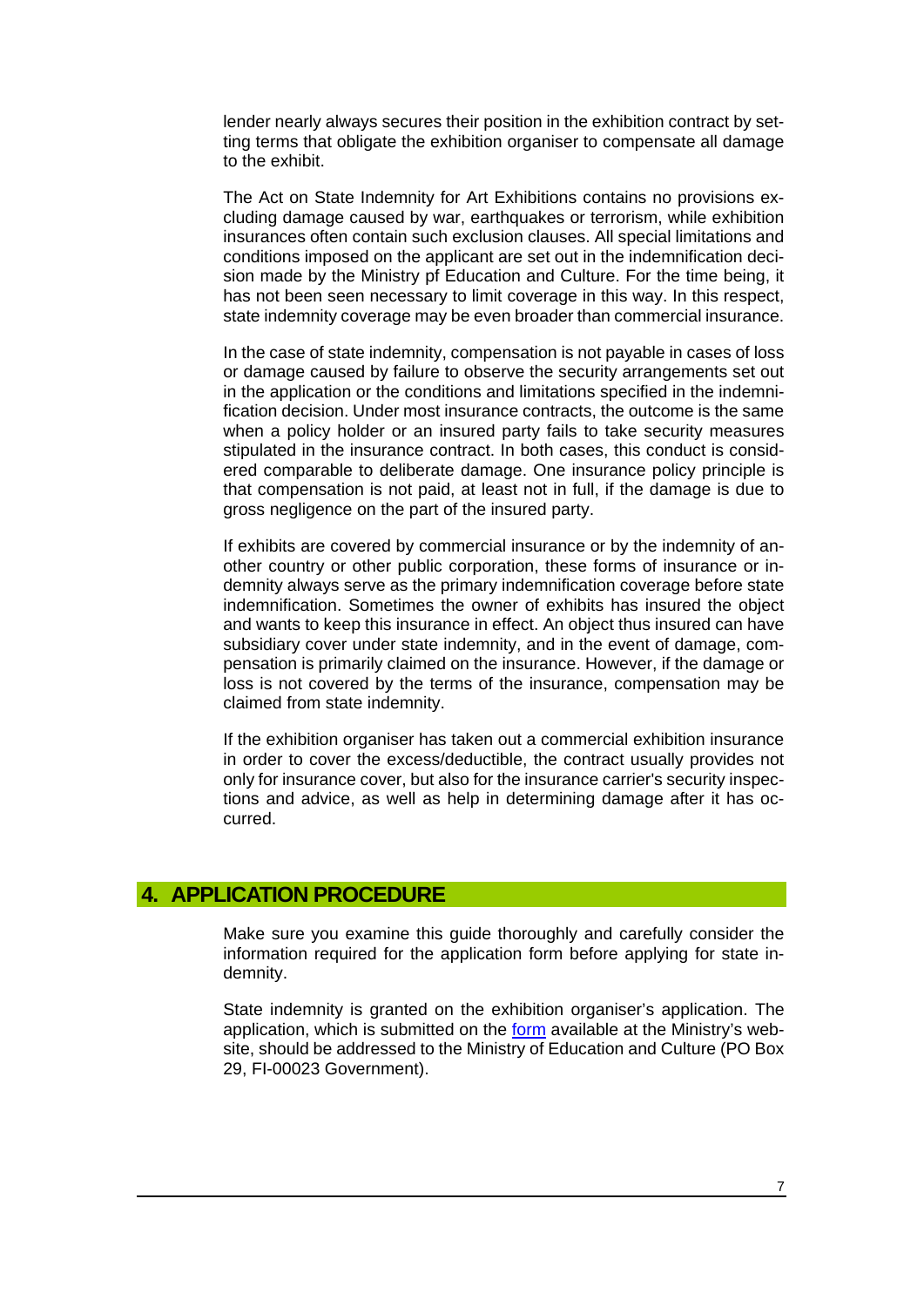Any supplementary documents to be supplied in the course of the application procedure should be sent to the Secretary of the State Indemnity Board to the address specified by the Secretary.

#### <span id="page-7-0"></span>**4.1. Application form**

By completing the form meticulously you will expedite the processing of the matter. The idea is to get the application completed properly right from the start, thereby allowing the organiser to concentrate on the exhibition itself. Incomplete and unclear applications need to be processed several times, causing delays for the applicant, the State Indemnity Board and the Ministry of Education and Culture. This means a long period of uncertainty about indemnification.

#### <span id="page-7-1"></span>**4.2. Deadlines – three and six months**

Under the Decree, the application must be submitted to the Ministry of Education and Culture no later than three months before the indemnity is required (NB: this means before the beginning of the state indemnity period and not the opening of the exhibition). If the application is not submitted by the deadline, state indemnity still only enters into force three months from the date the application arrived at the Ministry of Education and Culture. This means that if the application is not submitted in time, the applicant must take out commercial insurance to cover the period for which state indemnity cannot be granted.

Should you need a decision (e.g. one month) before the beginning of the indemnification period, please indicate this on the application form and submit the application at a correspondingly earlier date.

The Ministry of Education and Culture requests that exhibition organiser give a written advance notice of any exhibition valued at over 50 million euro at least six months before the state indemnity is required. Such an advance notice does not guarantee that state indemnity will completely cover the proposed insurance value, but it makes it easier for the Ministry of Education and Culture to anticipate the situation so that the maximum limit of aggregate state indemnity commitments will not prevent indemnification.

#### <span id="page-7-2"></span>**4.3. Supplementing an application**

For the latest submission date to have any significance, the application and its appendices should be as complete as possible, so that they provide all the information needed for a decision on indemnification. However, certain essential information regarding major exhibitions in particular, such as the final list of works, the lenders and the overall insurance value, are not always available at the time the application is to be submitted. In such a case, the applicant should provide a maximum insurance amount and a list of works expected to be included, as well as the date by which definite sums and lists will be provided.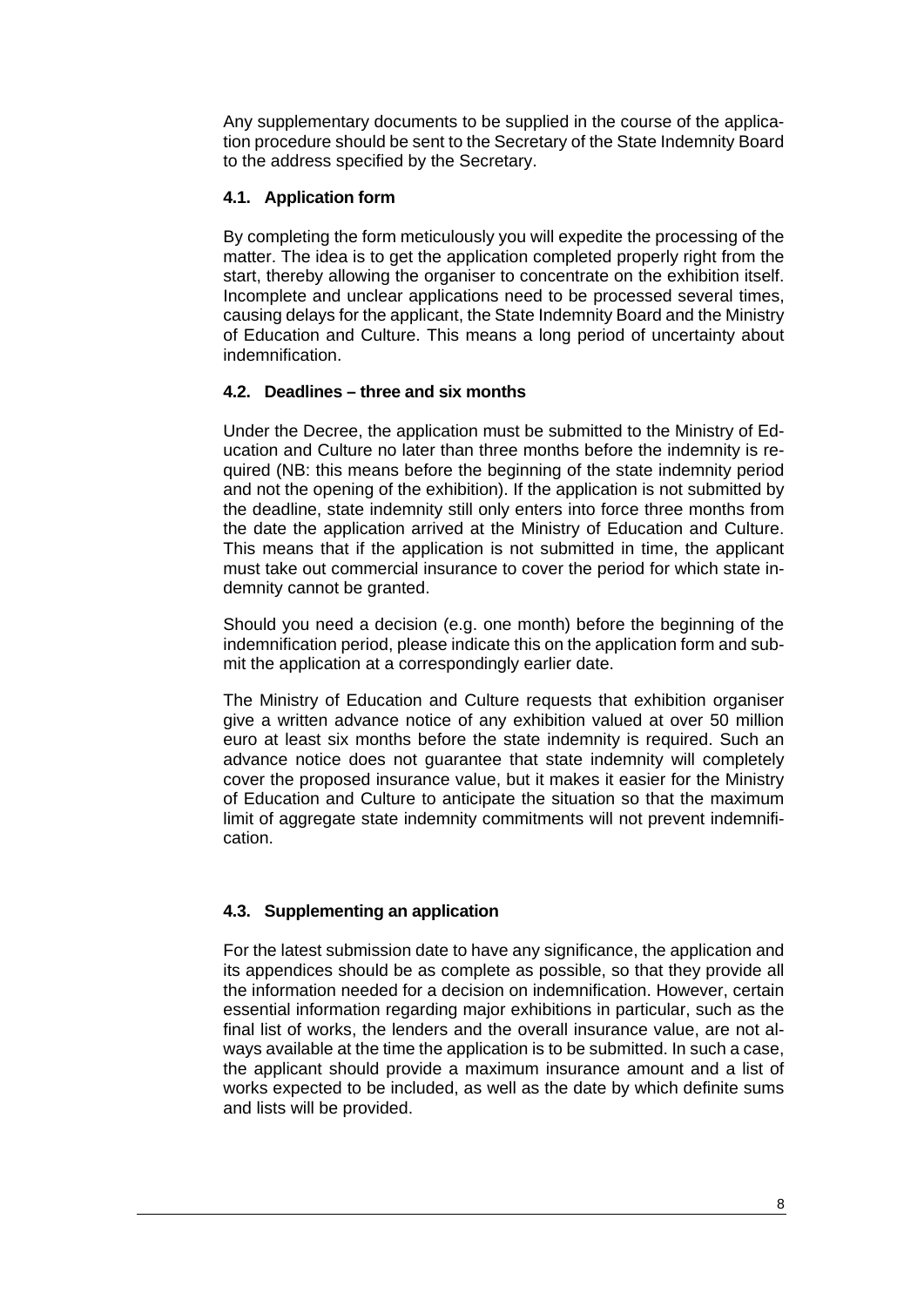If all the loan contracts for works of identical content have not yet been signed at the time of application, it is enough to enclose one model contract and to indicate that an identical contract will be made with the other lenders. However, all contracts and the missing information must reach the Ministry by the date indicated by the applicant and before the date when the state indemnity is to enter into force. If the contracts are identical, it is sufficient to include one copy of a contract and a list of lenders with whom identical contracts have been concluded.

#### <span id="page-8-0"></span>**4.4. Minor changes and state indemnity**

Sometimes there are valid reasons why the times and details of transport change at a very late stage and even after indemnity is granted. If there are no changes in the submitted transport plan itself and only transport dates are affected, the Ministry of Education and Culture need not be notified.

However, the Ministry of Education and Culture must be notified if the duration of the exhibition is prolonged and it runs longer than the state indemnity period. Extending the indemnification period requires an additional application.

Where there are minor decreases in the insurance amount, for example if one or two listed works are not included in the exhibition after all or if a work is replaced by another, and the insurance amount slightly decreases as a consequence, it is sufficient to notify the Ministry in writing. On the other hand, even a small increase in an indemnified insurance value will require an additional decision.

#### <span id="page-8-1"></span>**4.5. Openness of the procedure**

The application form is public, but the indemnification value is confidential. The information given on the application form concerning security arrangements, insurance values and ownership of the works will be treated as restricted information by the Ministry of Education and Culture and the State Indemnity Board.

For security reasons, the applicant should also ensure that as few people as possible are privy to such information. For security reasons, this information should not be sent via email.

## <span id="page-8-2"></span>**5. INSURANCE VALUE**

The amount of state indemnity cannot exceed the insurance value of the exhibits. The insurance valuation of exhibits of artistic nature or of culturalhistorical importance is sometimes an estimate provided by the lender at the applicant's request. This does not always mean that the exhibit is in fact insured or even insurable for the value given. Insurance values given by the lender tend to be maximum amounts. The exhibition organiser should appraise the given value judiciously.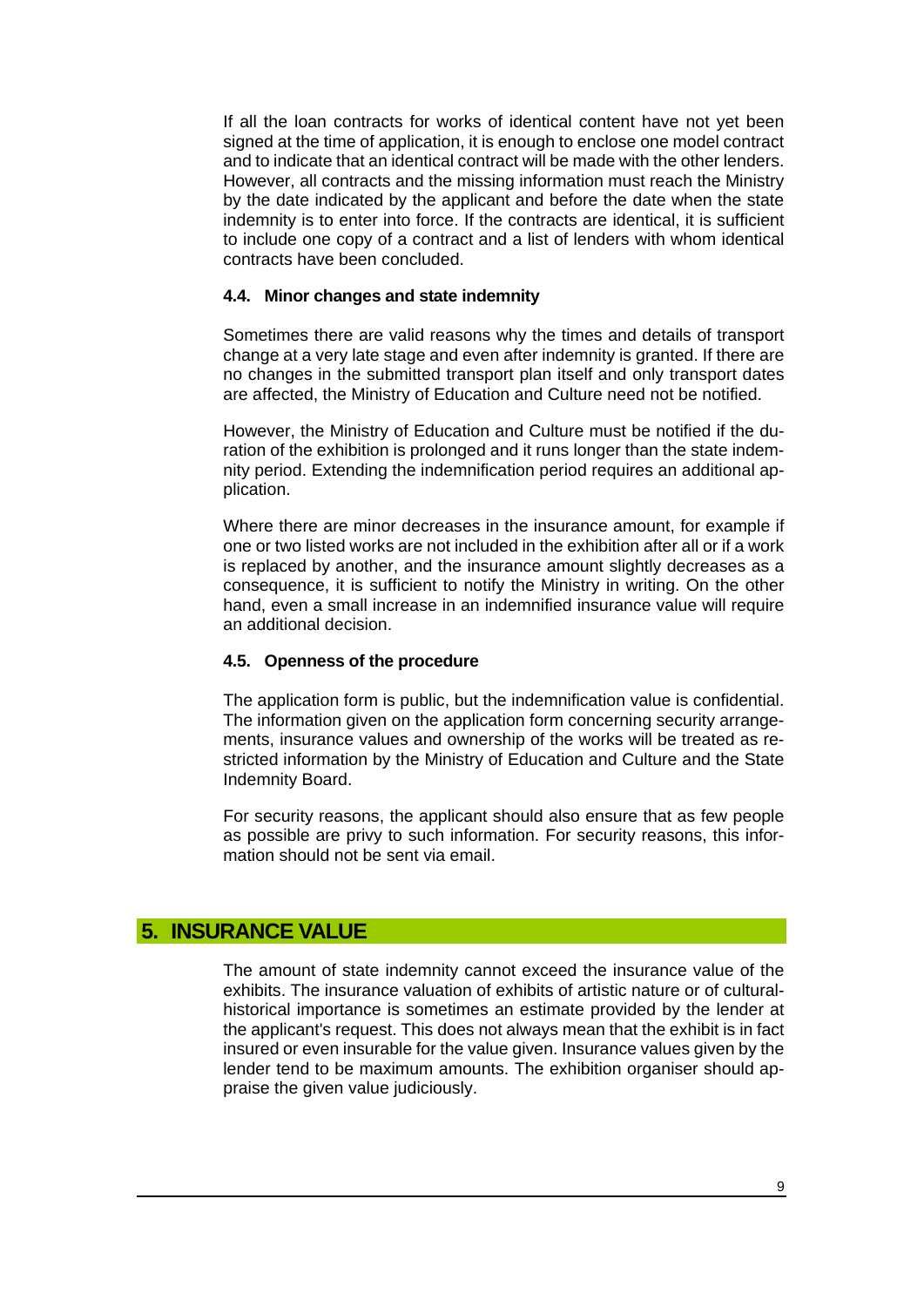The relation of insurance value to current market value, for example, is sometimes problematic. However, it is in the exhibition organiser's own interest to verify the accuracy of the insurance values they approve and present to the Ministry of Education and Culture and find out whether an art insurance company would insure the exhibit for the value in question.

For some unique exhibits it is impossible to give a relevant monetary value. In such cases the only valuation applicable in the event of damage is usually a jointly agreed, realistic insurance value.

As it would be impossible to verify the value of every exhibit on the basis of a written application, the Ministry of Education and Culture does not take a position on the insurance values provided by the applicant in the indemnification process. This means that the applicant is responsible for the accuracy of the values. However, the Ministry may request further clarification in cases of obviously incorrect valuation.

In compensation, the principle is always that only real damage is compensated. In the event of damage or loss, the compensation will not exceed the amount needed to cover it. This means that the actual compensation sum is not always equivalent to the insurance value.

If there are grounds to suspect that the insurance value given for a work in the indemnity application does not correspond to the current market value of the work, but the applicant or the owner still considers it accurate, the juridical rules concerning burden of proof will apply. A priori, the burden of proof rests with the party claiming that the work has been fraudulently or inexpertly overvalued.

#### <span id="page-9-0"></span>**6. EXHIBITION CONTRACT**

Where the exhibition involves a separate, broader contract on collaboration for exhibitions, for instance a joint contract for organizing the exhibition with another museum, the contract must be included in the application for state indemnity. The contract may detail the start and end dates for state indemnity.

Another condition in the state indemnity system is that a written agreement must be made with each lender for each work/object for exhibition. The agreements or agreement forms must be appended to the application form.

In many cases the exhibition contracts and agreements on the works/objects for exhibition are international contracts of major financial bearing, involving complex obligations. To ensure that the contracts are properly contracted and will not generate problems later, it is recommended that the organizers bring their own experts along when drawing up contracts and ensure that those who responsible for the practical arrangements of the exhibition have all the necessary information relating to the terms of contract. The contracts should be drawn up with professional assistance: e.g. municipal lawyers in municipal museums can examine individual contracts and offer further guidance in contractual matters.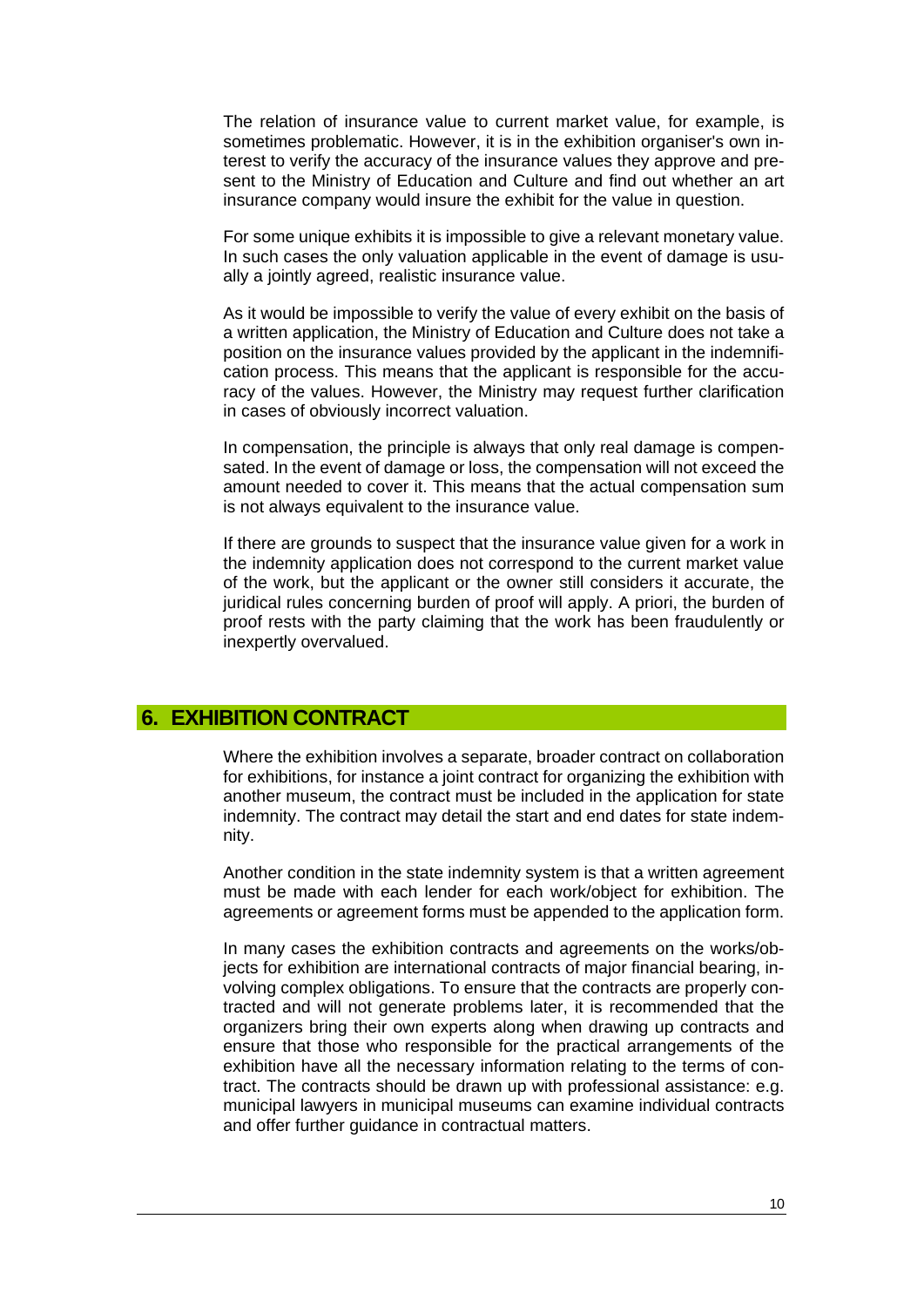Injudicious use of model contracts may be risky. Each exhibition contract should be considered and drawn up individually, and it would therefore not be practical to give a universal model of a comprehensive exhibition contract here.

However, simple loans are so similar that the contract model used by the major Finnish art museums is applicable for the purpose. In state indemnity terms, of particular importance are contractual points setting out the inspection of the condition of the work, transfer of the liability for risk, damage and loss to be compensated, and the procedure to be followed in the event of damage or loss.

The contract must indicate that the lender accepts state indemnification instead of commercial insurance. It is also important that the exhibition organiser compares the exhibition contract terms with the conditions and rules of state indemnity. Should these clash in any way, e.g. the contract gives the exhibition organiser a more inclusive liability for compensation than the state indemnity, the organiser is responsible for this compensation. For example, if a museum signs a contract stipulating that in case of damage to an exhibit, the museum must compensate the lender for the delay in the return of the exhibit, as well as for the restoration etc., that compensation is not covered by state indemnity.

The contract or one of its appendices must always include the following points:

- the insurance value given by the lender or agreed by the borrower and lender together;
- **EXECT** inspection of the condition of the exhibits on arrival at the exhibition (sometimes also when the work leaves the owner on loan) and on return, as well as the method of documentation;
- when the exhibition organiser's liability for damage starts and ends (if terms like 'from nail to nail' are used, it is important to ascertain that the parties agree on the precise meaning of the terms);
- who is responsible for arranging the transport and concluding the necessary contracts (it is often advisable that the party liable for damage also assumes responsibility for all arrangements during the liability period);
- valid insurance coverage for the exhibits and its precedence/subsidiarity in respect of state indemnity;
- damage and loss to be compensated, for instance in the following form:

*Valtiontakuun perusteella korvataan kohtuulliset konservointikustannukset ja muut vahingosta aiheutuneet suoranaiset kustannukset sekä mahdollinen konservoinnin jälkeinen arvonalennus tai tu-*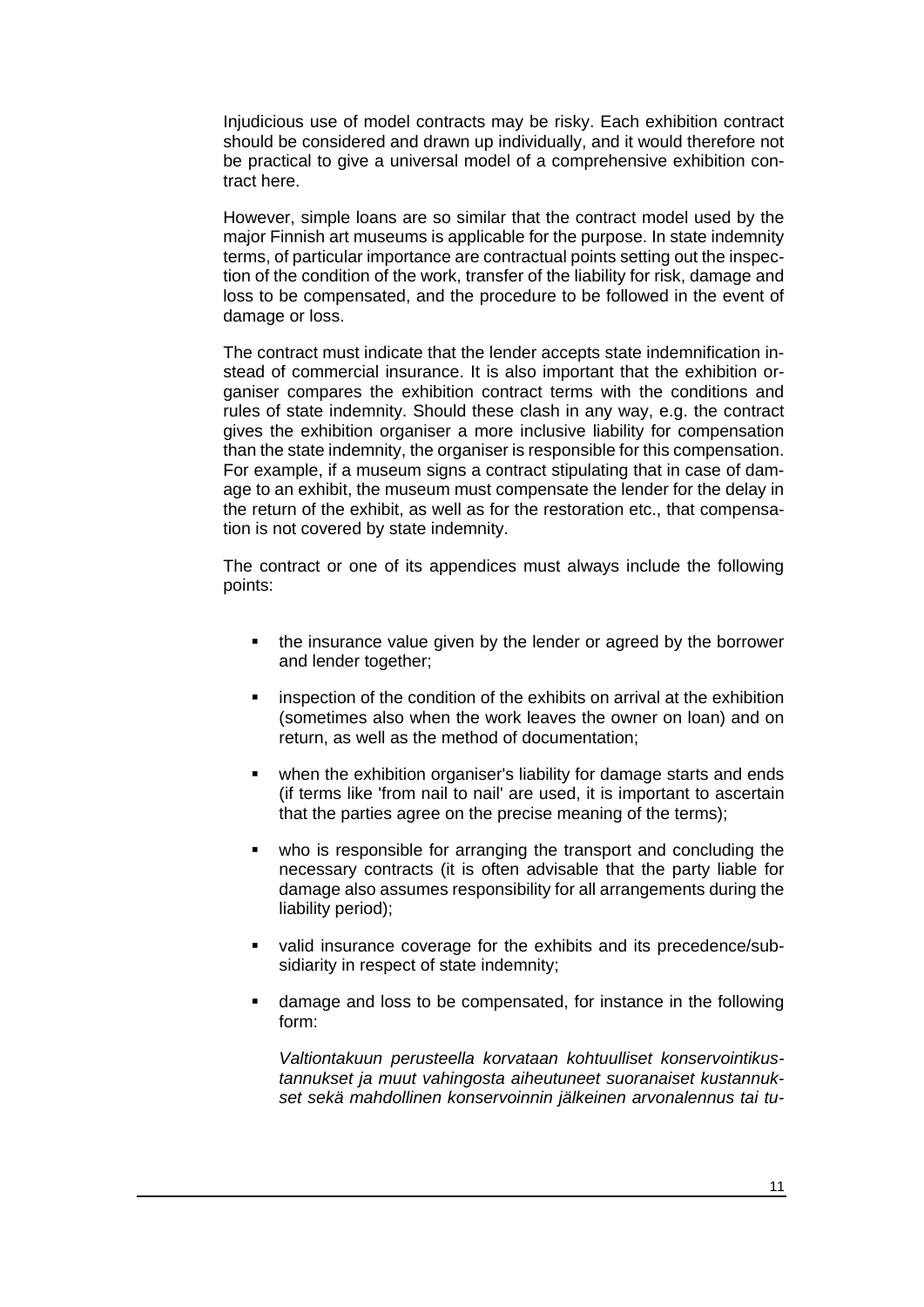*houtuneen tai menetetyn esineen arvo. Vahingonkorvaus maksetaan valtiontakuun saajalle, jonka velvollisuus on maksaa korvaus lainanantajalle. Osittaisvahingossa vahingonkorvaus käsittää todelliset ja kohtuulliset konservointikustannukset.*

*Mikäli esineessä on konservoinnin jälkeen vahinkoja, korvataan niiden aiheuttama arvonalennus. Mikäli osapuolet eivät pääse yksimielisyyteen arvonalennuksen määrästä, sen määrittelee osapuolten hyväksymä itsenäinen asiantuntija. (Ks. liite x , laki ja asetus taidenäyttelyiden valtiontakuusta).*

#### *Claim payment:*

*State indemnity shall cover reasonable conservation costs and other direct costs incurred from damage to the object and possible residual depreciation in the value of the object after conservation or the whole value of a damaged or lost object. The compensation for damage or loss shall be paid to the exhibition organizer, who is obliged to pass the compensation on to the lender. In partial damage, the indemnity shall cover real and reasonable conservation costs.*

*Depreciation owing to residual damage in the object after conservation shall be recompensed. If the parties fail reach agreement on the amount of depreciation, it shall be determined by an independent expert approved by both parties. (See appendix X: Act and Decree on State Indemnity for Art Exhibitions.)*

- the lender's duty to immediately notify the Ministry of Education and Culture of any damage to an object during the return transit or unpacking (lest they forfeit their right to claim compensation) and to submit a substantiated claim within a given reasonable period of time;
- **EXT** international contracts must also have a clause setting out which country's legislation will apply to the contract and where and how contractual disputes will be settled. It is possible to use arbitrators in the settling of disputes;
- a reference to the Act and the Decree on State Indemnity for Art Exhibitions, which must be attached to the contracts.

#### <span id="page-11-0"></span>**7. TRANSPORT**

Only the services of a specialist art transportation company or the museums' own transport equipment and personnel may be used for transport. Make sure that the transport contract contains provisions on the use of appropriate equipment and the manner in which the transported objects are to be handled (e.g. who is allowed to handle the objects, and an absolute prohibition on unpacking the objects without the presence of a courier or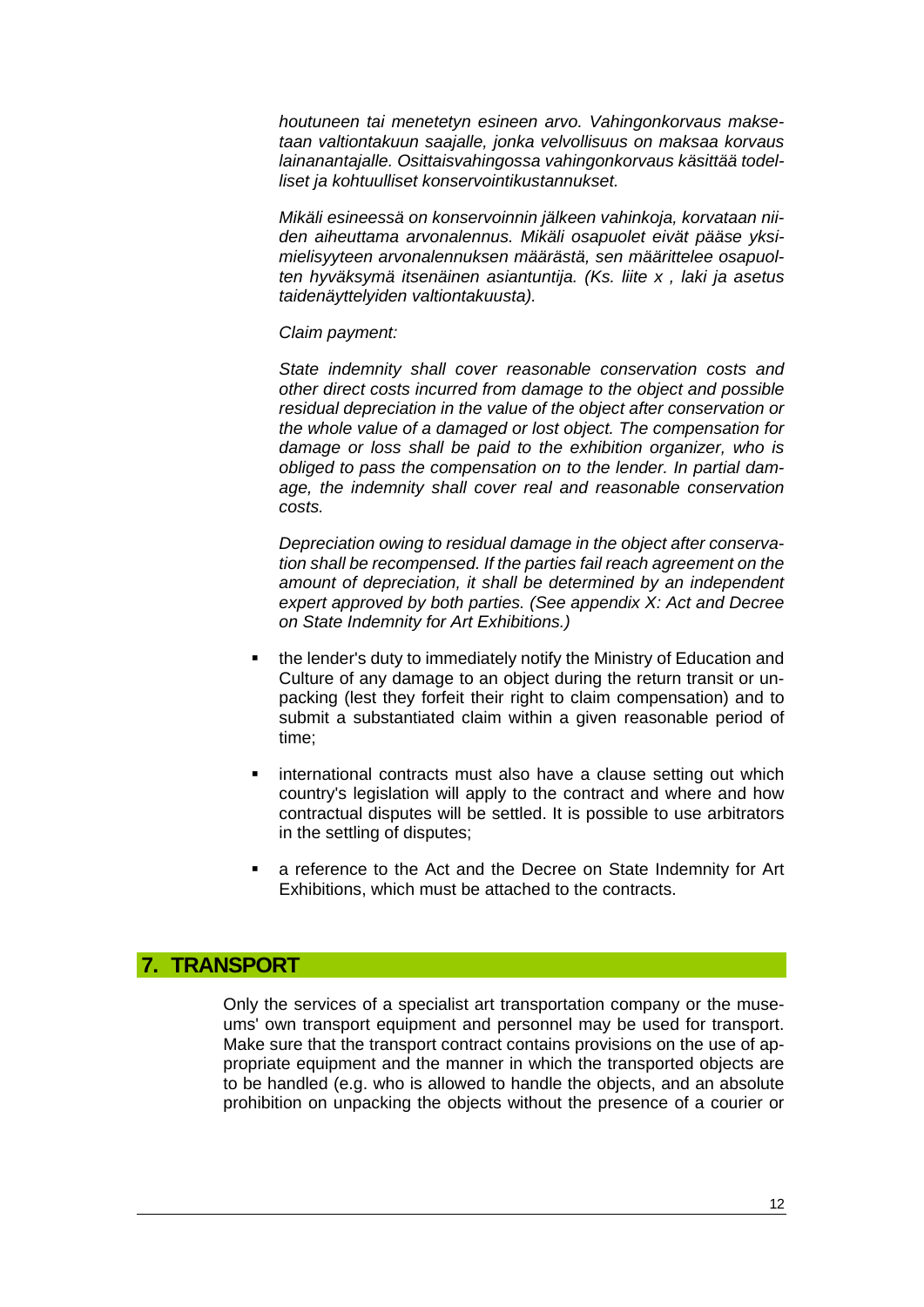some other named person). Since the transportation company is responsible for their subcontractors, it must also make sure that any subcontractors it uses are reliable and aware of the terms of the transport contract. The transport company must immediately report any damage incurred.

A police escort is required in Finland if the value of the transport is over 50 million euro. When a need for a police escort arises, you should contact the Helsinki Police Command Centre **at least one month before the escort is needed** and agree on how you will be exchanging information concerning the event where escort is needed (possible encrypted emails and other measures). At this point, you should never supply the police with any material or details about the event where escort is needed. You only exchange contact details and agree on how to proceed.

Send your first contact and later the request for police escort to the Helsinki Police Command Centre by email to johtokeskus.helsinki@poliisi.fi. When requesting a police escort, you should bear in mind that a fee determined on commercial grounds will be charged for value transport escort as well as for security and protective services under the Act on Criteria for Charges Payable to the State and under the current Ministry of the Interior Decree on chargeable services. Any security arrangements required outside Finland should be agreed on a case-by-case basis.

Experience gained from the state indemnity scheme and damage statistics show that risks are at their greatest during transit and during packing, unpacking and placing of the objects. Extreme care needs to be applied to all arrangements related to transport in order to eliminate or minimise security risks.

As a general rule, a courier knowledgeable about the handling of art objects must be present during the transport. The courier's role is to supervise security at all stages of transport, making sure that art objects are handled appropriately. The courier also has a duty to give advice in potentially risky situations in order to prevent and minimise damage. The application must mention the courier's occupation and which party the courier represents. If a shipment has a value of under 100,000 euro, an exception may be made regarding the courier requirement.

The transport plan to be enclosed with the application for state indemnity must be processed as confidential and the information given in it may not be disclosed to outsiders at any point.

The transport plan must indicate:

- the transport route, including rest breaks, if any
- transport schedule (without the dates and times)
- the consignments
- the means of transport (e.g. name of the airline carrier, the sea line and, in land transport, the vehicle, which must be equipped with air suspension and designed for the transport of art)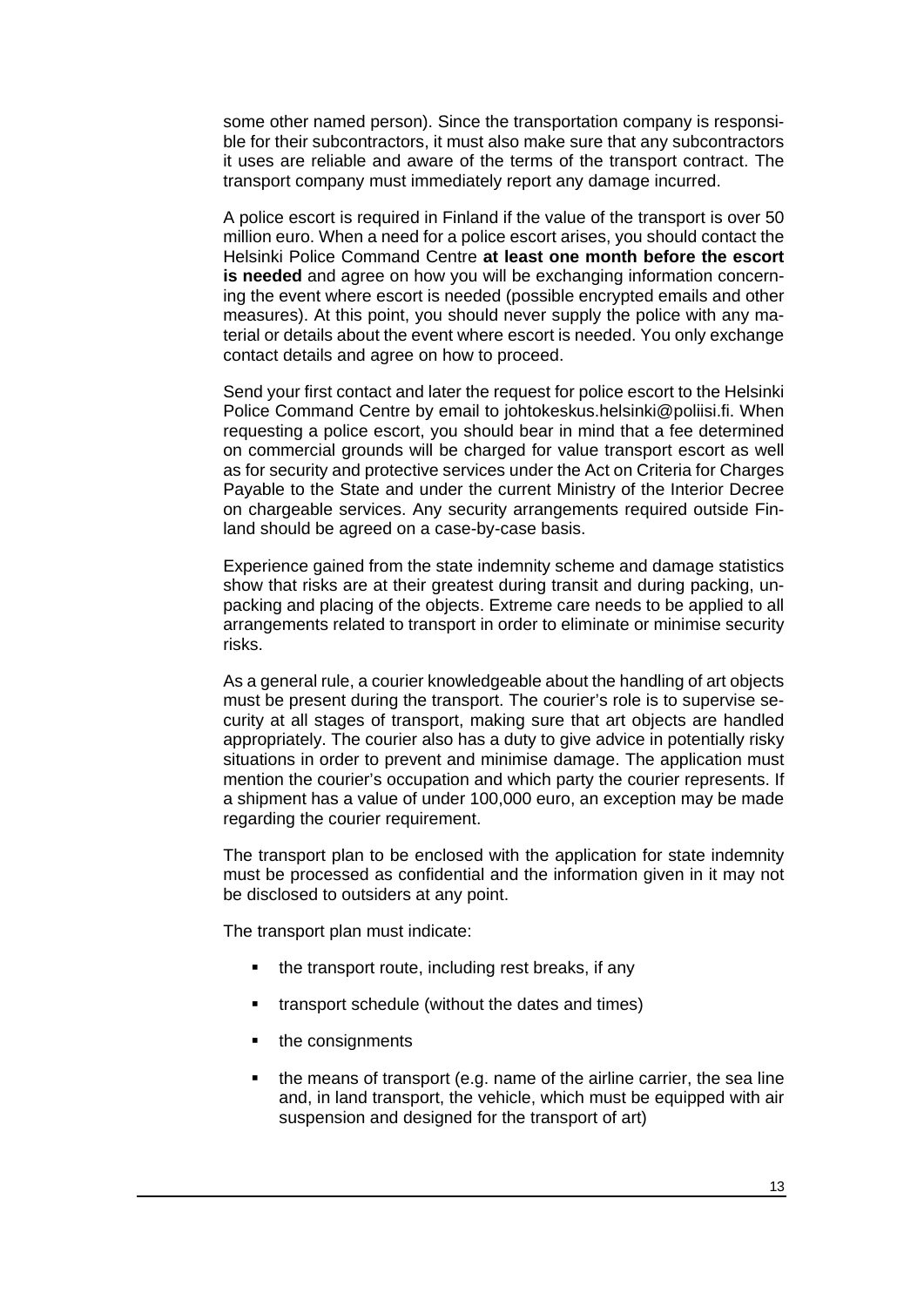- the transport company and the security arrangements during transit
- the courier, if any, and the party he or she represents (at least two people must be present during transit, unless it is a single shipment of low insurance value within Finland)
- possible special security guard arrangements in Finland (consignments valued at 50 million euro or more) and abroad.

The transport plan must specify who will load and unload objects, under whose responsibility, and who supervises the situation. If necessary, a description of the packing methods and materials may be requested.

## <span id="page-13-0"></span>**8. CONDITION INSPECTION AND USE OF CONSERVATION SERVICES**

It is recommended that the expertise of conservators be used when organising exhibitions that fall within the scope of state indemnity right from the planning stages, so that pre-emptive measures can be appropriately put in place. By choosing safe solutions for the handling, packing, transport, lighting and showcases of the objects, the risk of damage to the exhibits can be reduced.

The state indemnity is not in effect during actual conservation, whereas minor measures relating to the care and protection of objects of art are covered.

With a view to ascertaining damage, it is vital that the condition of damaged objects is inspected properly and that the inspection is recorded.

The indemnity application must always contain a detailed account of how the reports on the condition of the damaged object will be drawn up, including:

- the conservator's field of expertise (for works of art, an art conservator; for cultural objects, an objects conservator, etc.)
- when and in whose presence the reports are written; inspections marked with an asterisk (\*) are always compulsory:

In the lending museum, prior to packing, by a conservator or a registrar.

\*On arrival at the exhibition venue, immediately after unpacking. This obligatory basic inspection applies to all works. A signed report on the condition of the works is a binding document verifying the condition of the object, and compensation for damages is based on the notes in the signed report. The conserver performing the inspection acts as the representative of the state indemnity applicant. Usually there is also a representative of the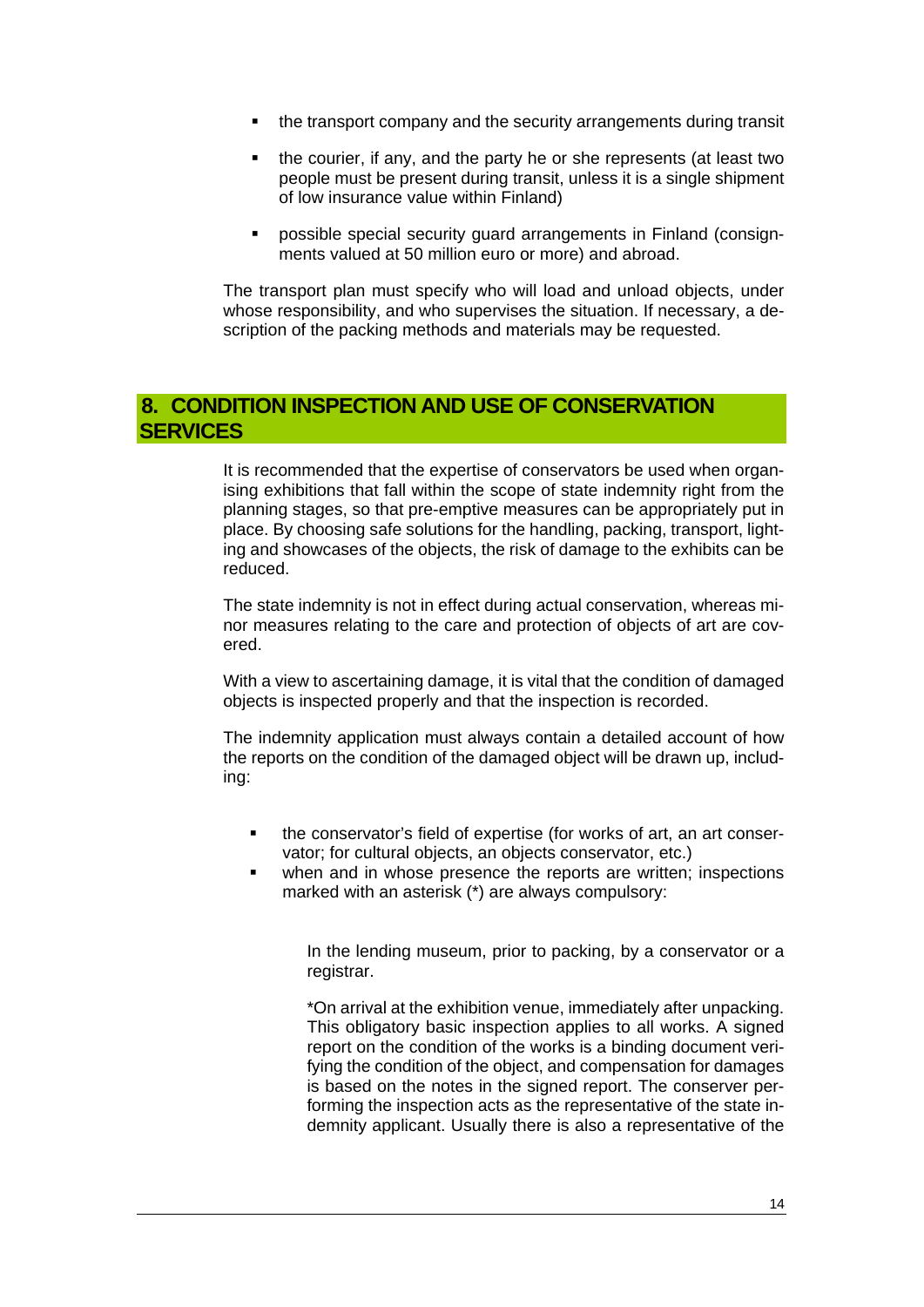lender present (courier), who gives approval for the result of the inspection. In separate cases, settled case by case, the conservator can act in the capacity of the courier, but it is worth noting that even in such cases, the borrower is primarily responsible for engaging the conservator in such capacity.

\*In the borrower's premises, after the exhibition has ended and prior to repacking, the applicant's conservator carries out a final inspection. Usually there is also a representative of the lender present (courier), who gives approval for the result of the inspection.

After the object has been returned to the lender.

The reports on the condition of objects must be dated and comparable with each other. They must record the condition of the object on arrival at the exhibition venue and any changes that have occurred, the condition of the object on leaving the exhibition and its condition on return to the lender.

The condition on return is usually inspected by the lender's own conservator. If this inspection cannot be otherwise arranged, it is possible, for example, to agree with the lender that the object is considered to have been returned in the condition recorded in the initial inspection report before despatch, unless the lender notifies of damage in writing immediately after unpacking.

Where the applicant has no conservation services of their own, these must be procured from a professional conservator knowledgeable about the objects in question. Provided the contract is in writing and sufficiently detailed, there should be no uncertainty about the scope of the assignment or responsibilities. The contract must be enclosed with the application for state indemnity.

To ensure that expert help is available should there be any mishaps, it is recommended that collaboration contracts with a conservator are contracted for the whole duration of the loan/exhibition.

## <span id="page-14-1"></span><span id="page-14-0"></span>**9 STRUCTURAL PROTECTION, FIRE SAFETY AND CRIME PROTECTION**

#### **9.1. Exhibition venue**

State indemnity is only granted for an exhibition venue which is intended for permanent exhibition activities and whose structures and general standard of security satisfy the criteria for museums.

Premises are considered to be "intended for permanent exhibition activities" when they satisfy the following requirements, among others: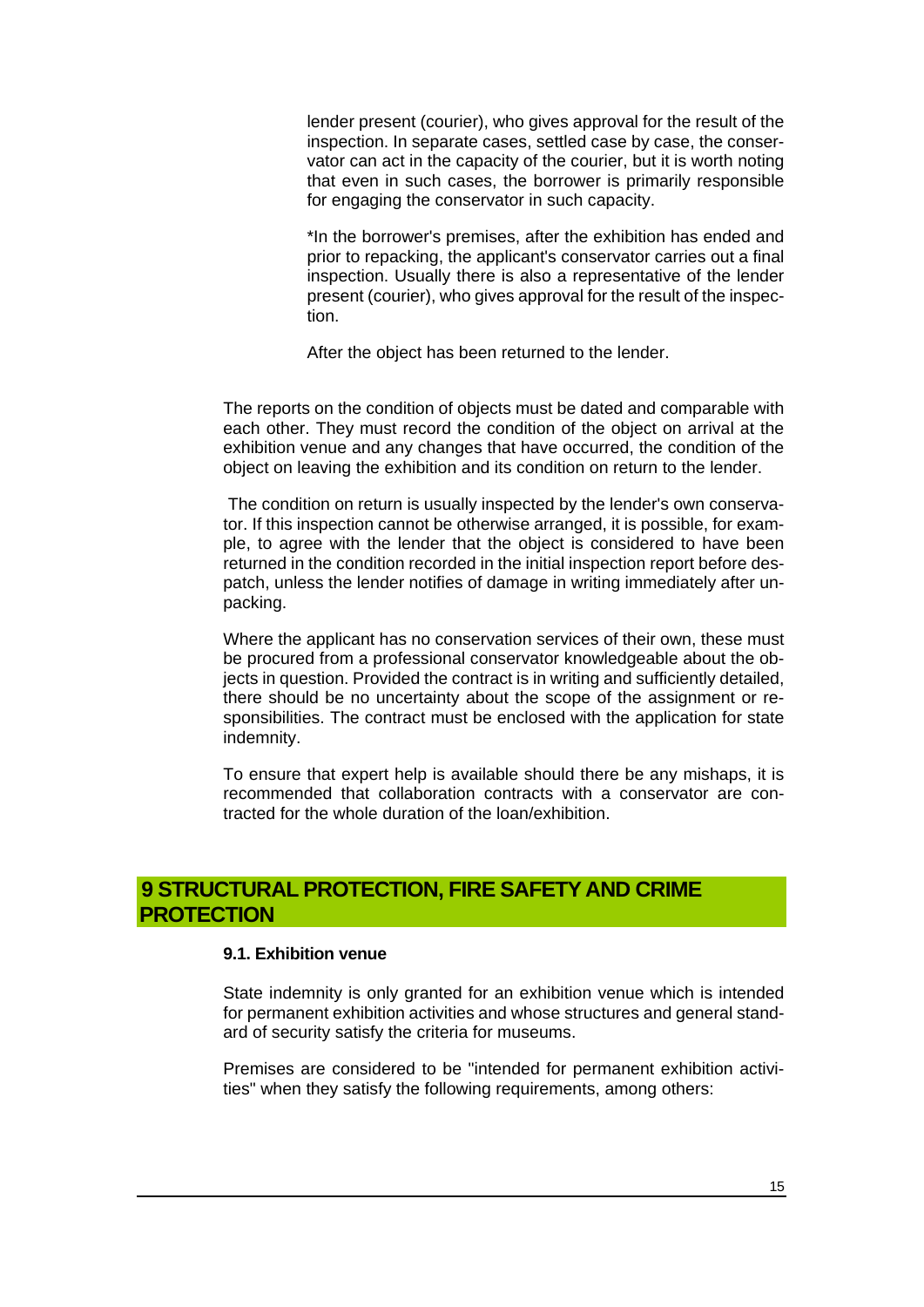- 1) An up-to-date rescue plan is in place.
- 2) The intruder detection system in the premises is of class 4 according to the guidelines of Finance Finland (FFI), and the system is operational before the exhibition opens.
- 3) The exhibition venue is equipped with an automatic fire alarm and/or automatic fire extinguisher system.
- 4) The exhibition venue is equipped with a recording camera surveillance system conforming to the FFI's guidelines ('K method').
- 5) The exhibition venue must be protected at least to the extent described in FFI's guidelines no. 2 on structural protection against intrusion.

Finance Finland's guidelines are found in Finnish at [www.vahingontor](http://www.vahingontorjunta.fi/)[junta.fi](http://www.vahingontorjunta.fi/)

Where the applicant museum has already provided a museum floor plan and elevation for the Ministry of Education and Culture and no structural changes have been made, the plans need not be attached to every application. It is sufficient to refer to the date when the plans were submitted and to indicate that no changes have been made.

An account of exhibition-specific structures must always be presented. The floor plan of the exhibition space proper, with these structures marked, must be enclosed with the application.

#### <span id="page-15-0"></span>**9.2. Fire Safety**

The Rescue Act (379/2011) and the Government Decree (407/2011) on Rescue Services lay down provisions on the maintenance of buildings and the operational safety of equipment. Under the Rescue Equipment Act (10/2007), automatic fire alarms and fire extinguisher systems must be designed and installed in such a way that they function appropriately and reliably and not to cause danger for people, property or the environment. The purpose of the equipment and its use must be taken into consideration when it is being installed. This equipment must be serviced and inspected to ensure that it fulfils the provided criteria throughout its operating life. Hand extinguishers must be serviced and inspected in a way that guarantees security and reliability.

An exhibition venue is an assembly facility where fire inspections are carried out at regular intervals as provided in the supervision plans of rescue services. Under the Rescue Act, rescue services may charge a fee for fire inspections stipulated in the supervision plans or for executing other tasks related to supervision.

Fire inspections may be carried out by rescue service officials only, usually by fire inspectors. Rescue equipment may only be inspected by inspection bodies approved by the Finnish Safety and Chemicals Agency (Tukes)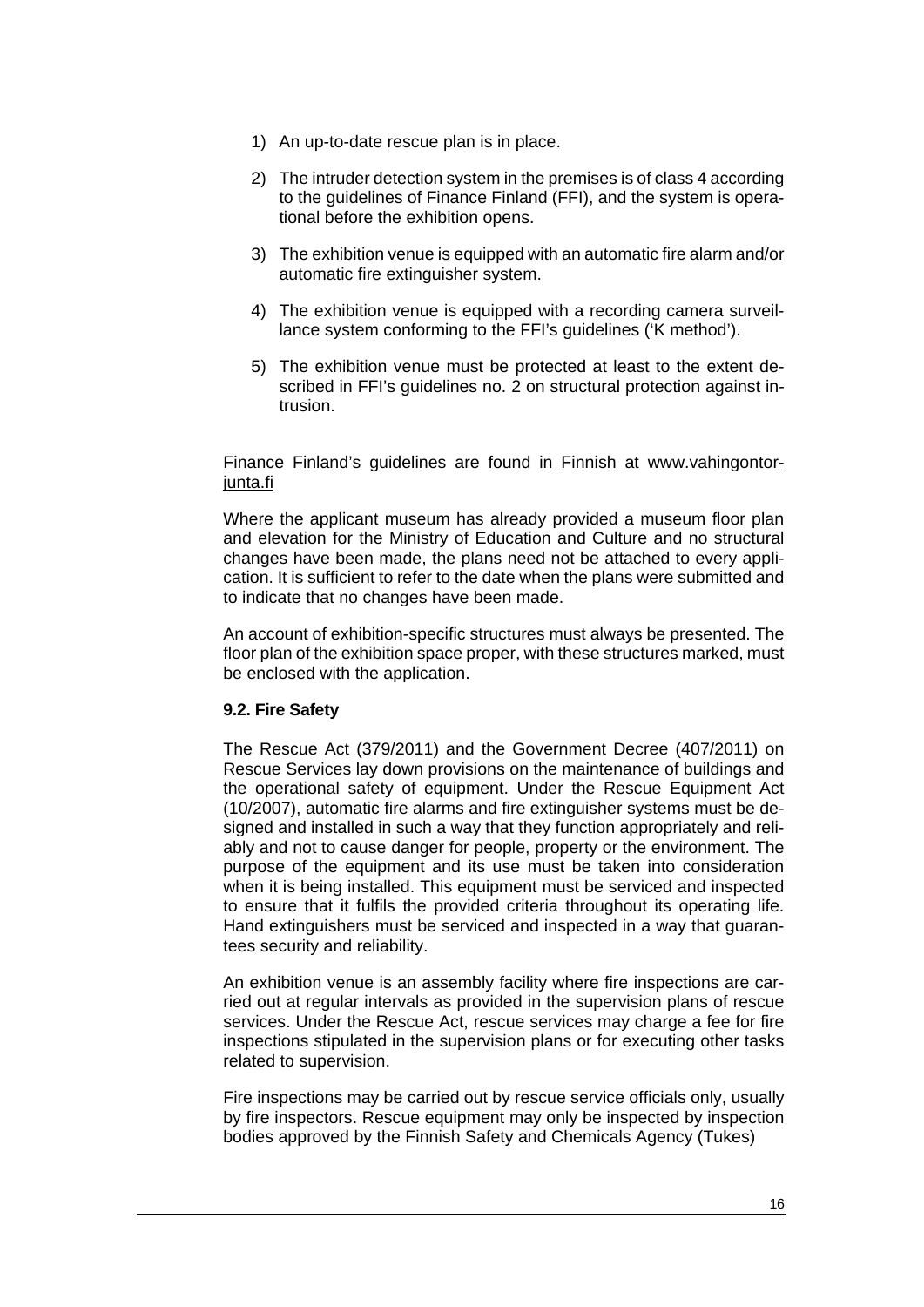The applicant must provide an account of the fire safety of the exhibition venue and of temporary storage spaces, containing:

- 1) A general description of the fire safety equipment and rescue arrangements in the exhibition venue and in temporary storage spaces. It is not necessary for the applicant to present this description with every indemnity application. Unless there have been changes in the arrangements, the applicant need only indicate the date when the description was submitted to the Ministry of Education and Culture. A new description must be submitted if the arrangements have changed.
- 2) A fire inspection report. An account of the measures taken to fix any flaws during the inspection.
- 3) An incipient firefighting equipment inspection report that backdates no further than 24 months by the end of the exhibition.
- 4) An inspection report of automatic fire alarm system; the report may backdate no further than 36 months by the end of the exhibition. An account or a repair report of the measures taken to fix any flaws during the inspection.
- 5) An inspection report of any automatic fire extinguishers; the report may backdate no further than 24 months by the end of the exhibition. An account or a repair report of the measures taken to fix any flaws during the inspection.
- 6) An account of the monitoring of the transmission routing of the automatic fire alarms/fire extinguishers.
- 7) The rescue plan. It is not necessary to present the rescue plan with every application to the State Indemnity Board; it is sufficient to submit it once and later refer to this date. Any changes to the rescue plan must be notified. The rescue plan is inspected by a rescue services official in connection with fire inspections.

The inspections listed above are statutory and must cover the whole building.

Staff members in the exhibition venue must be familiar with the rescue plan and must be properly trained for safety and rescue situations. There must be an appointed safety team in the organization, who are properly trained.

It is recommended that in-house fire inspections and records of inspections be made on an annual basis. There is a ready-made template on the Finnish National Rescue Association's (SPEK) website that can be used for this purpose at: [http://w](http://www.spek.fi/) w. spek.fi.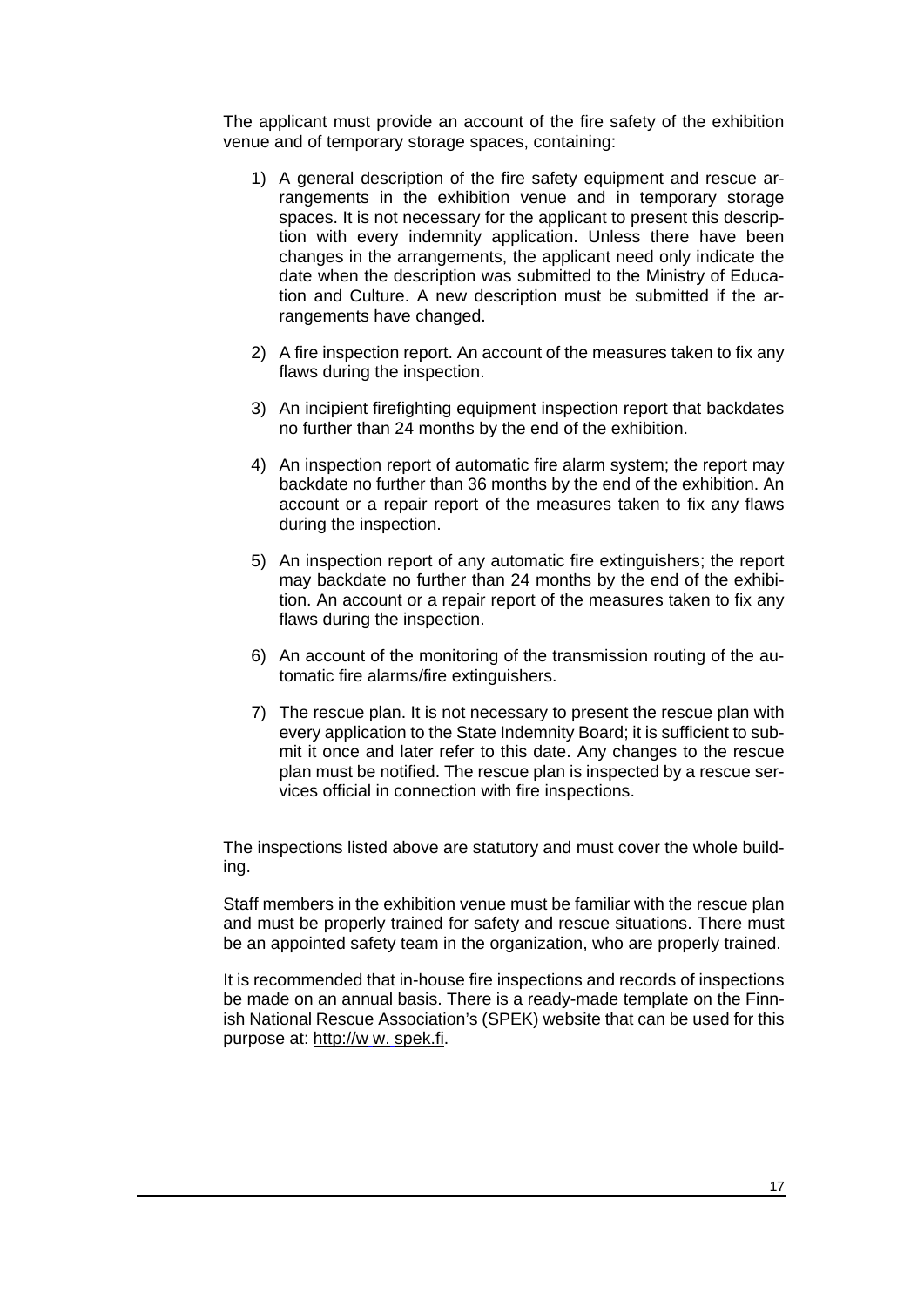#### <span id="page-17-0"></span>**9.3. Crime Protection**

- 1) For each individual exhibition, the applicant must provide the Ministry of Education and Culture with a general description of crime protection in the exhibition venue and temporary storage spaces. Should the arrangements be change for any reason after the general description has been delivered, an updated description must be submitted to the Ministry without delay. There is a model of a general description on the model of [a general description](http://www.minedu.fi/export/sites/default/OPM/Kulttuuri/Museot_ja_kulttuuriperintoe/taidenayttelyiden_valtiontakuu/liitteet/Katsastus_MUSEO_2008_x2x.pdf) on the Ministry's website.
- 2) Every application must include an exhibition-specific inspection record of an intruder detection system. As a rule, the minutes may not be more than one year old from the end date of the exhibition. In individual cases, based on its reasonableness, the Board may also approve an earlier inspection protocol. There is a model of an [in](http://www.minedu.fi/export/sites/default/OPM/Kulttuuri/Museot_ja_kulttuuriperintoe/taidenayttelyiden_valtiontakuu/liitteet/TurvajarjtarkptkST66340.pdf)[spection protocol](http://www.minedu.fi/export/sites/default/OPM/Kulttuuri/Museot_ja_kulttuuriperintoe/taidenayttelyiden_valtiontakuu/liitteet/TurvajarjtarkptkST66340.pdf) on the Ministry's website.
- 3) For each individual exhibition, the application must include an account of the monitoring of the exhibition venue and temporary storage spaces (technical supervision, manned supervision). The account must list, on a general level, the devices used in technical supervision, their number and quality and any other pertinent details. There must also be a general account of the number of guards/supervision staff, training for the manned supervision task and related experience, key operating modes and any other relevant information.
- 4) Supervision is based on the principle that every exhibition venue is comprehensively covered by CCTV supervision in such a way that there are no shadow zones in the venue. There must be at least two or more qualified guards/supervisors with at least a temporary guard's certificate or equivalent qualifications. The structure, architecture, size of exhibition and value of the objects on display are used to determine the number of supervisory staff required.
- 5) Where the value of the works in the exhibition exceed 50 million euro (consignment value), a police escort must be organised in Finland for it.
- 6) If the exhibition comprises small objects, they must be enclosed in showcases that are tamperproof as specified in the Finance Finland's guidelines no. 2 on structural protection against intrusion (laminated glass).

#### <span id="page-17-1"></span>**9.4. Storage**

If works are stored in the storage spaces of the applicant museum before the exhibition opens or after it ends, these spaces must also be included in the accounts of fire safety and crime protection.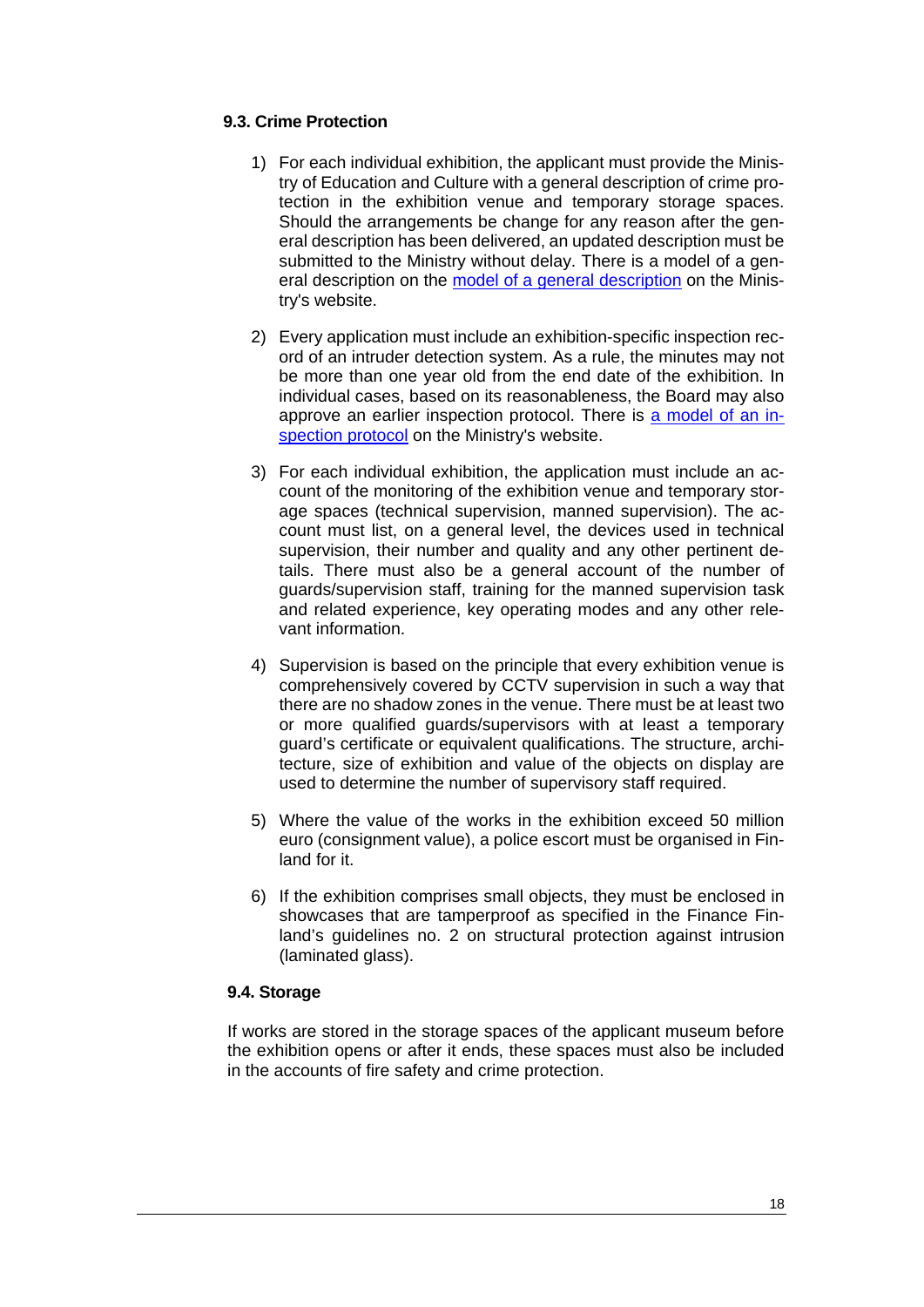Where temporary storage takes place in other spaces, an account of their fire safety and crime protection must be presented, with the same information as for the exhibition.

#### <span id="page-18-0"></span>**9.5. Exhibitions organised in exhibition spaces outside Finland**

All the documents listed above are not available in exactly the form described above from foreign museums or other spaces which house exhibitions for which state indemnity is applied. In such a case, the applicable procedure is the established practice of that country's major museums which organise international exhibitions. If necessary, the State Indemnity Board will provide more detailed instructions on the documents to be obtained.

## <span id="page-18-1"></span>**10. CHECKLIST FOR STATE INDEMNITY APPLICATION**

- Check and make sure that the exhibition meets the criteria for state indemnity (notably that the applicant must be a Finnish non-profit or other public utility organisation and the exhibition must be non-commercial and of particular artistic or cultural-historical significance).
- Your application should arrive at the Ministry of Education and Culture no later than 3 months before indemnity is required, and **it must contain all the information needed to process the application**.
- A deficient or unclear application poses a risk that the state indemnity cannot be granted in good time.
- If you need the indemnification decision in advance, for instance at the request of the lender, the application must be submitted at a correspondingly earlier date.
- Please note that in some countries you need approval from authorities for the export licence. In such cases the lender might need to have a decision on state indemnity at an earlier date than normally.
- If the insurance value of the exhibition exceeds 50 million euro, you should notify the Ministry of Education and Culture in advance, no later than 6 months before the exhibition opens.
- A police escort must be arranged in Finland at least one month before the transportation for haulage items whose value exceeds 50 million euro.
- Start contractual negotiations with the lender as early as possible. Please note that where the exhibition organiser is someone other than the owner(s) of the exhibit, the number of contracts can be more than one. In such cases a contract on the exhibition arrangements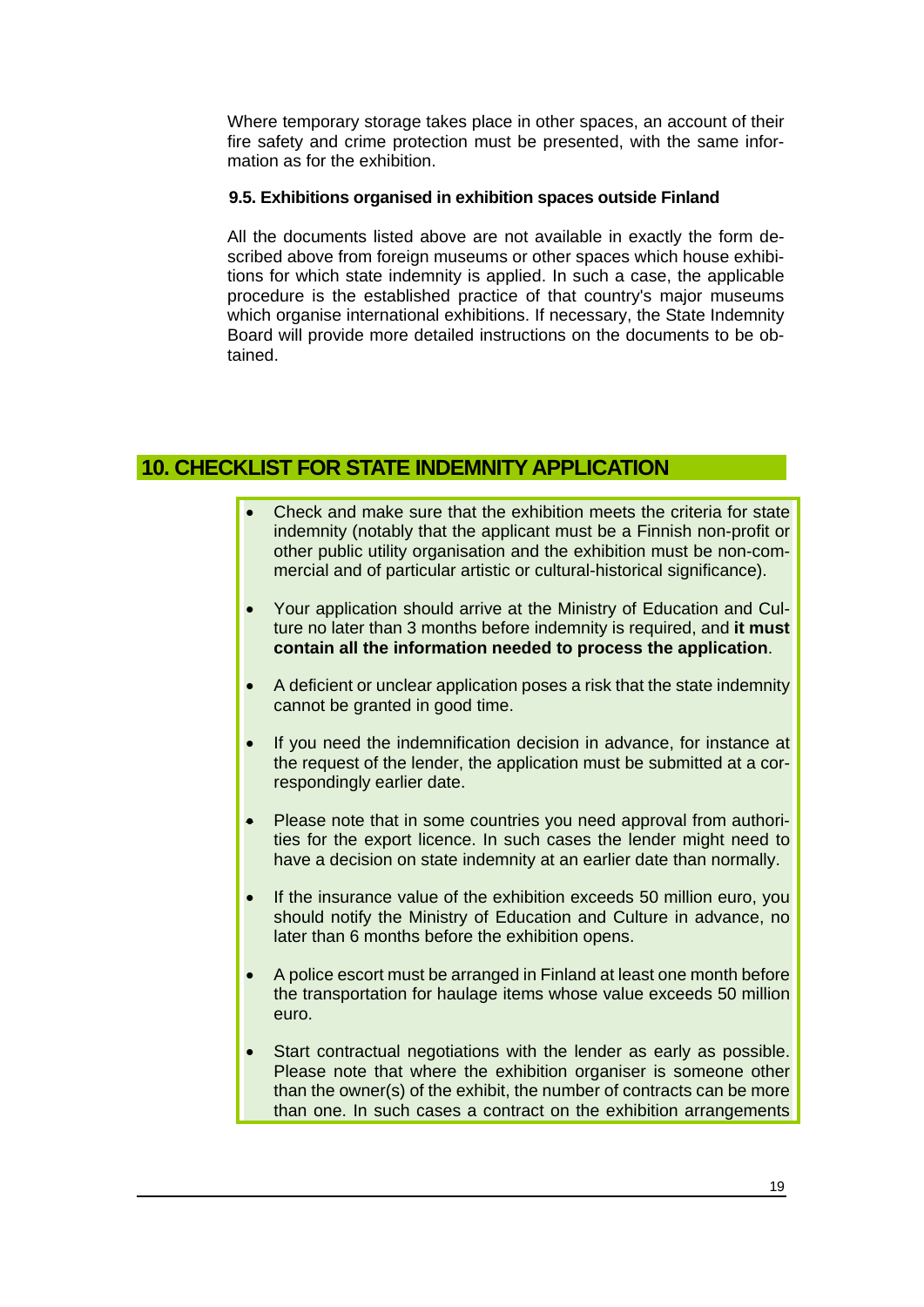must be made with the exhibition organiser and separate contracts on the loan of each individual exhibit need to be made with the owners of the items. Check the requirements of the state indemnity scheme concerning the terms of the contract. Negotiate a contract for transport and, if necessary, for conservation services.

- Try to negotiate realistic insurance values in time. Invest in safety and security during handling and transportation because damage through breakage nearly always occurs in transit, packing or unpacking. Get an inspection report of the intruder detection system that backdates no further than 12 months by the end of the exhibition. Obtain layout descriptions on fire safety and rescue service equipment in the exhibition venue and intermediate storage facilities.
- Obtain a report on emergency plans.
- Get the most recent fire safety inspection report for the exhibition venue and intermediate storage facilities and an inspection report on the incipient firefighting equipment.
- Get inspection reports on the automatic fire alarms for the exhibition venue and intermediate storage facilities
- that backdate no further than 36 months by the end of the exhibition, and, where applicable, on automatic fire extinguishers that backdate no further than 24 months by the end of the exhibition.
- Get a report on the monitoring of the transmission routing of the automatic fire alarms/fire extinguishers.
- Get a report on measures taken to fix any recurring false alarms caused by fire alarms, if they have been invoiced using ERHE fees.
- Enclose a report on the monitoring of the exhibition with the application.
- Enclose a budget estimate for the exhibition with the application.
- Make the application carefully, following the instructions, in order to "get it right the first time", and date all appendices.
- Do not disclose information about the exhibition security arrangements or insurance values to outsiders.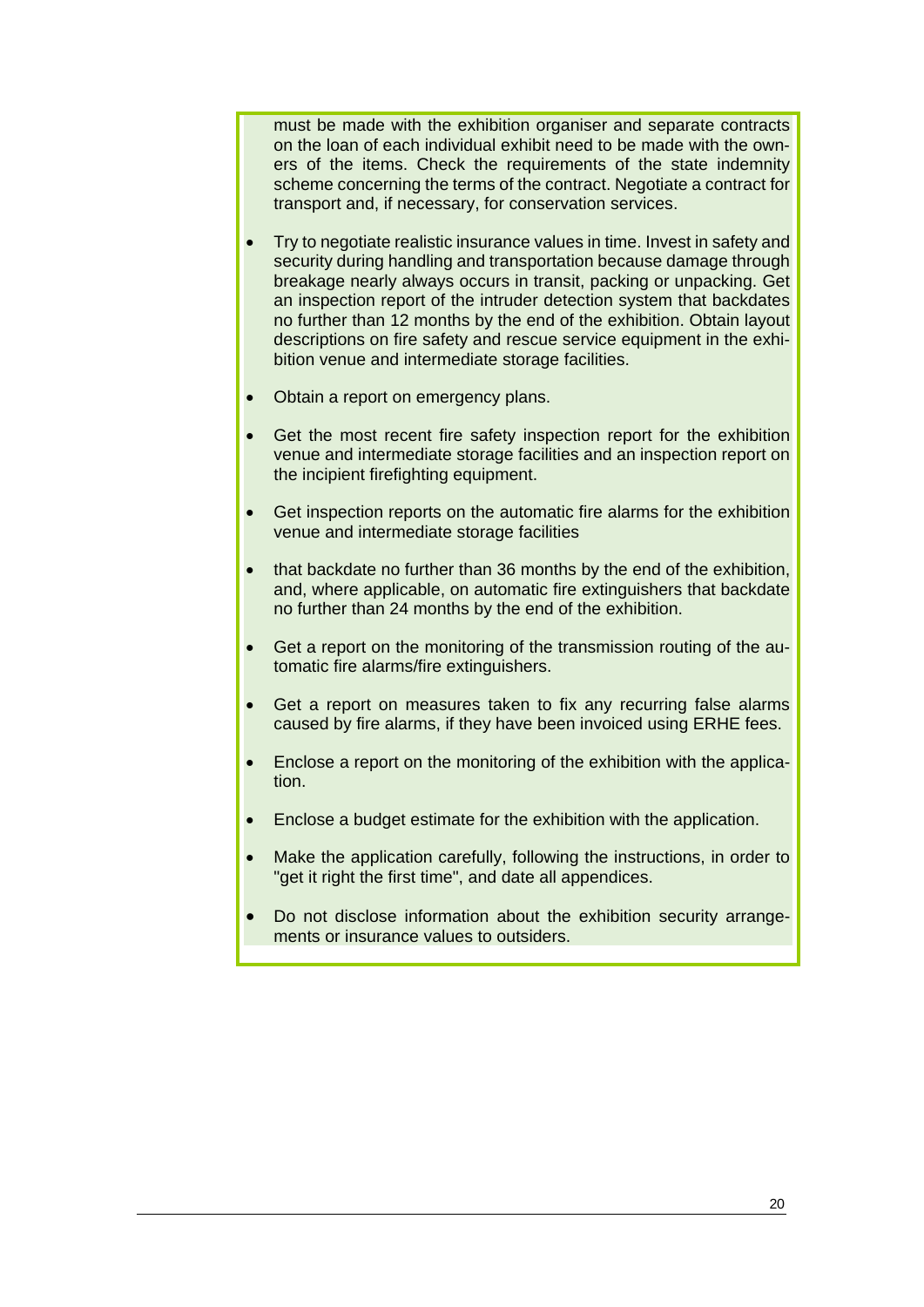## <span id="page-20-0"></span>**11.FOLLOW-UP**

Once the state indemnity period has expired, the organiser must send the [follow-up form](https://minedu.fi/documents/1410845/3956635/seurantalomake.doc/c1070864-574d-49c0-ac7c-13ece5924f43) available on the Ministry's website and two copies of the exhibition catalogue to the Ministry of Education and Culture. This will enable the Ministry to verify that the exhibition was realised as planned. The information contained in the [form](http://www.minedu.fi/export/sites/default/OPM/Kulttuuri/Museot_ja_kulttuuriperintoe/taidenayttelyiden_valtiontakuu/liitteet/seurantalomake.doc) will also be used to further develop the state indemnity scheme.

#### <span id="page-20-1"></span>**12.ASCERTAINING AND COMPENSATING DAMAGES**

All damage to exhibits must always be reported. Make sure to also report damages that are estimated to remain within the excess/deductible, since the damage may later prove to be larger than estimated. Major damage must be reported immediately, e.g. by telephone, so that the Ministry may decide on any urgent measures to be taken in order to limit and assess the damage.

How to act in the event of damage or loss:

- 1) Limit the damage and prevent further damage;
- 2) Make sure that the damage is inspected and documented swiftly and expertly;
- 3) Report all damage to the Ministry of Education and Culture immediately;
- 4) Have the damage assessed by an expert (details depend on the contract and the case);
- 5) Arrange for conservation;
- 6) Have the final damage valued by an expert;
- 7) Submit a claim for compensation to the Ministry of Education and Culture.

The [damage report form](http://www.minedu.fi/export/sites/default/OPM/Kulttuuri/Museot_ja_kulttuuriperintoe/taidenayttelyiden_valtiontakuu/liitteet/vahinkoilmoitus.doc) is available on the Ministry of Education and Culture's website.

In case an exhibit (e.g. one lost or stolen) is recovered after being fully compensated, the indemnee must immediately contact the Ministry of Education and Culture in order to agree on how to return the compensation sum.